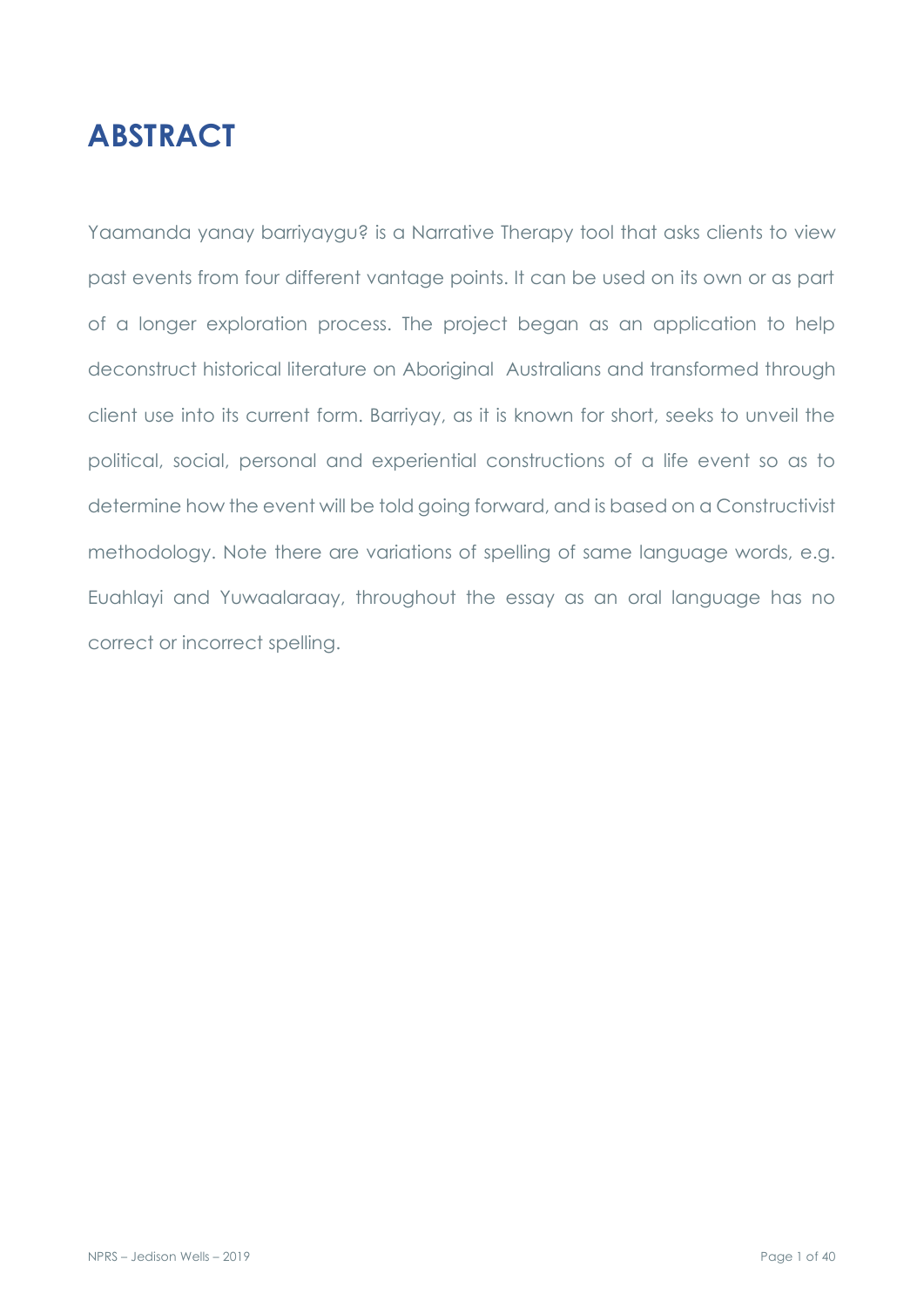# Yaamanda yanay barriyaygu?

Will you come to the window?

# **Influence**

 $000$ 

When people seek healing, they come clutching a story that fuels both a sense of exploration and a need to be heard. Usually they and others around them have only considered that story from one view. Many believe that a story is fixed and to a point it is, like being unable to sleep, scoring zero on a maths test or fighting an overwhelming urge to wash your hands constantly. It's a fact, it's a thing, it's a moment in time. This idea is supported when conventional methods of therapeutic intervention like Psychiatry say, opt to fit that story into a set of criteria, so relief can be applied. For example, symptoms of fatigue, irritability and worry matching a DSM-5 (American Psychiatric Association, 2013) diagnosis of an Anxiety Disorder.

But the way in which we feel about that fact and the impact it has on life is not fixed. There are many influences, many options, many choices at play that determine how a story is told and they can lead in different directions.

For instance, some questions from DSM-5 in the previous Anxiety example relate to normal communication methods which by definition must be put into some context determined to be 'normal'. The direction of this 'story' is dependent on what is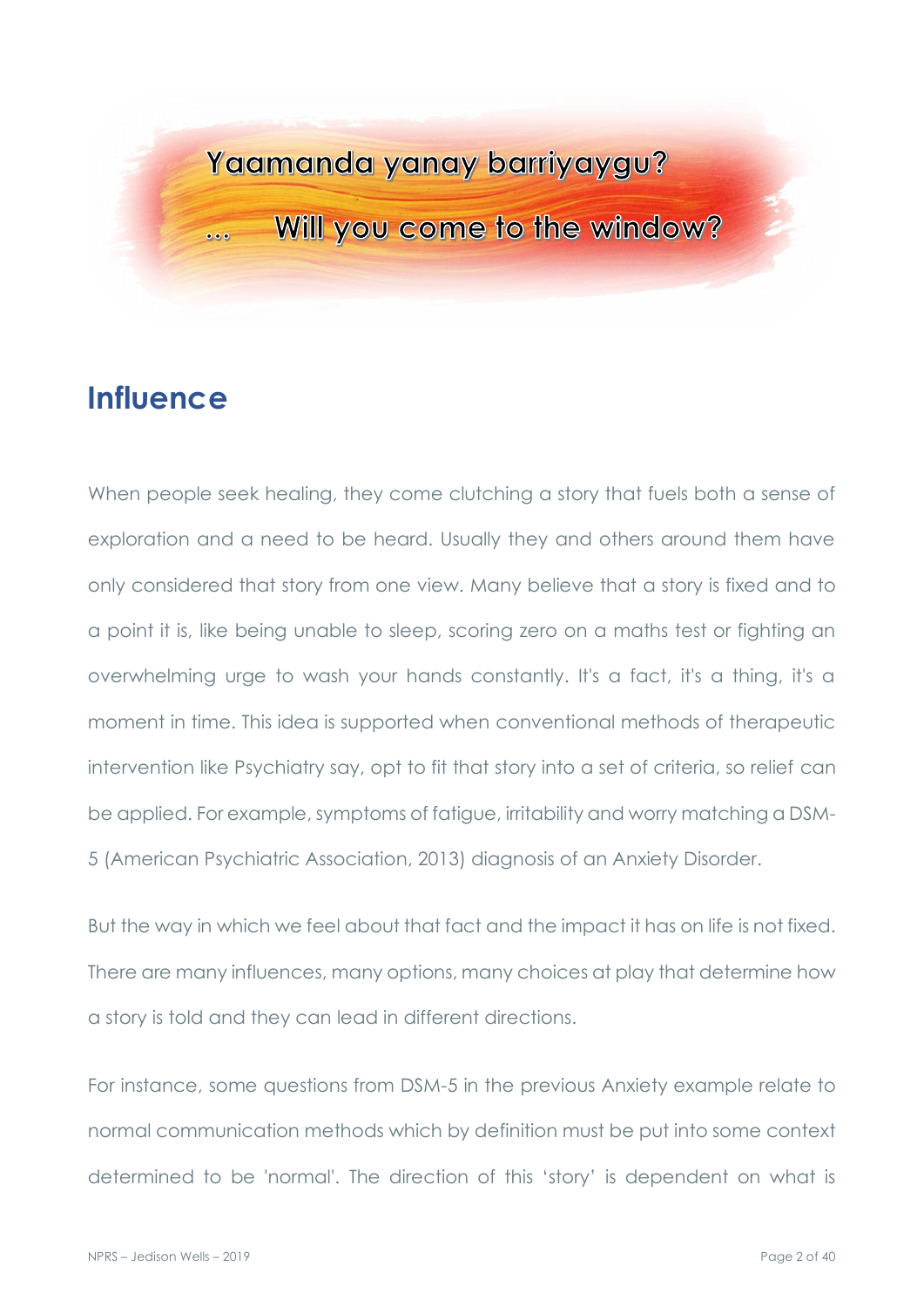normal, or more so who is determining what normal is. This is influence. Someone, somewhere decided this is the way that normal would be in that context. It is predetermined. Predetermination is influence. Influence is power.

My Paternal Grandmother had what was termed 'the nerves'. A scared old woman pulling the curtains back on the front window, afraid of who she might see outside. If she started to get frantic or upset, my father would say, "Oh you know what's she's like" so no-one would take much notice, no-one would stop to see if she was in any danger. That is predetermination, that is influence, that is power.

As an adult, I found out that my Grandfather had beaten my Grandmother for decades. It wasn't made part of the story because dirty laundry stayed at home, people didn't interfere in that sort of thing. That is influence, that is power.

Considering all the other stories I know about her, I don't think she was scared of the world outside. I think there was an alternative Narrative, a story of vigilance, of self protection. I think she was at that window, watching for when Grandpa came home. Trying to enjoy rare moments of peace while he was away. But that's not the story that came out. That is influence, that is power.

When we believe that someone or something has a particular trait or disposition, we have been influenced. Something fuelled that belief, something tainted that story, something had power. I am not referring to the power in physical coercion like my Grandfather thought he had, but more the Foucault ideal (Bess, 1988) of power in labels, in accepted knowledges and truths like the Nerves or the Doctor's Diagnosis or the social acceptance of not interfering with someone's dirty laundry.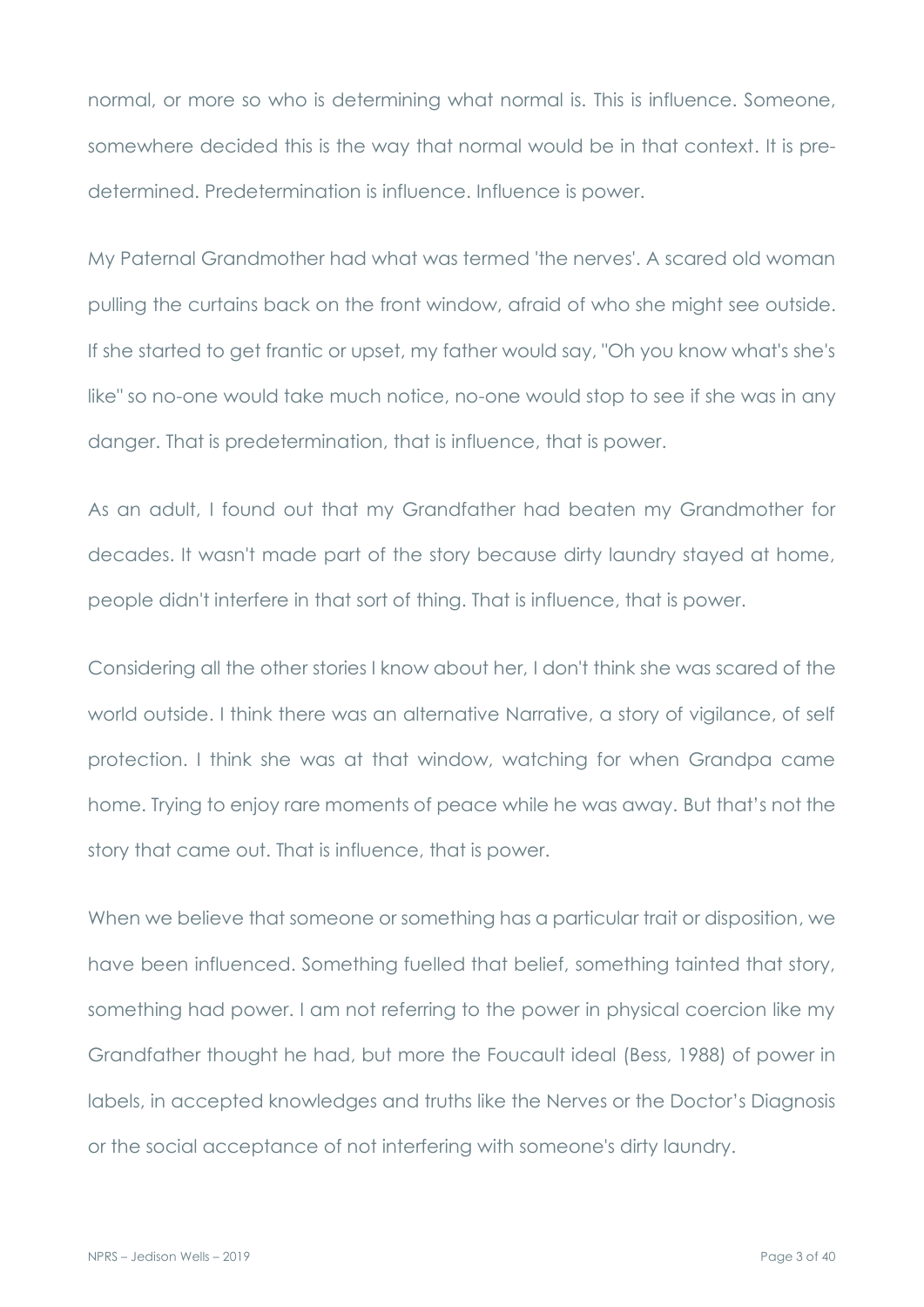Influence can be intentional such as a Christian agenda or Tongan Family values or Government Policy, or it can be unintentional like lack of exposure to a higher education or not rocking the boat. Some cultural and contextual influences go so far as to impact what even constitutes a story (McLeod, 2011), for example, for DSM5 research, who says when enough information has been gathered, who determines the end of the story.

Coles (1997) poses the question of how to explain to potential subjects (of documentaries) his purpose, i.e. what he has in mind, because ultimately he is telling someone else's story (AIPC, 2019). Coles provides me a flash of wisdom in that my role is the exact opposite of his. I don't seek the story so much as I seek to empower my Client with vision of all of the story, or at the very least the desire to want to find out. Freire (1999) sees it as a sense of education where we are not teaching skills that will enable a hungry man to eat, but the skills for them to realise why they are not being fed, e.g. social, political, historical etc.

Joseph Agbenyega, in his 2003 thesis on the Power of Labelling on Disability talked about how we humans become convinced by labels and settle for them without digging further to unpack any hidden components, almost like a laziness. In reference to my Grandmother I assume it was much easier for my adult relatives and neighbours to view her as hysterical or emotional rather than ask more questions and get involved. Because people take as fact all they can or care to see, there is a power in being the one who determines the story. Hence this power is apparent in Social Structures, Group Acceptance, Family Values, Religious Agenda, Government Policy, Citizenship, Societal Inclusion and Exclusion.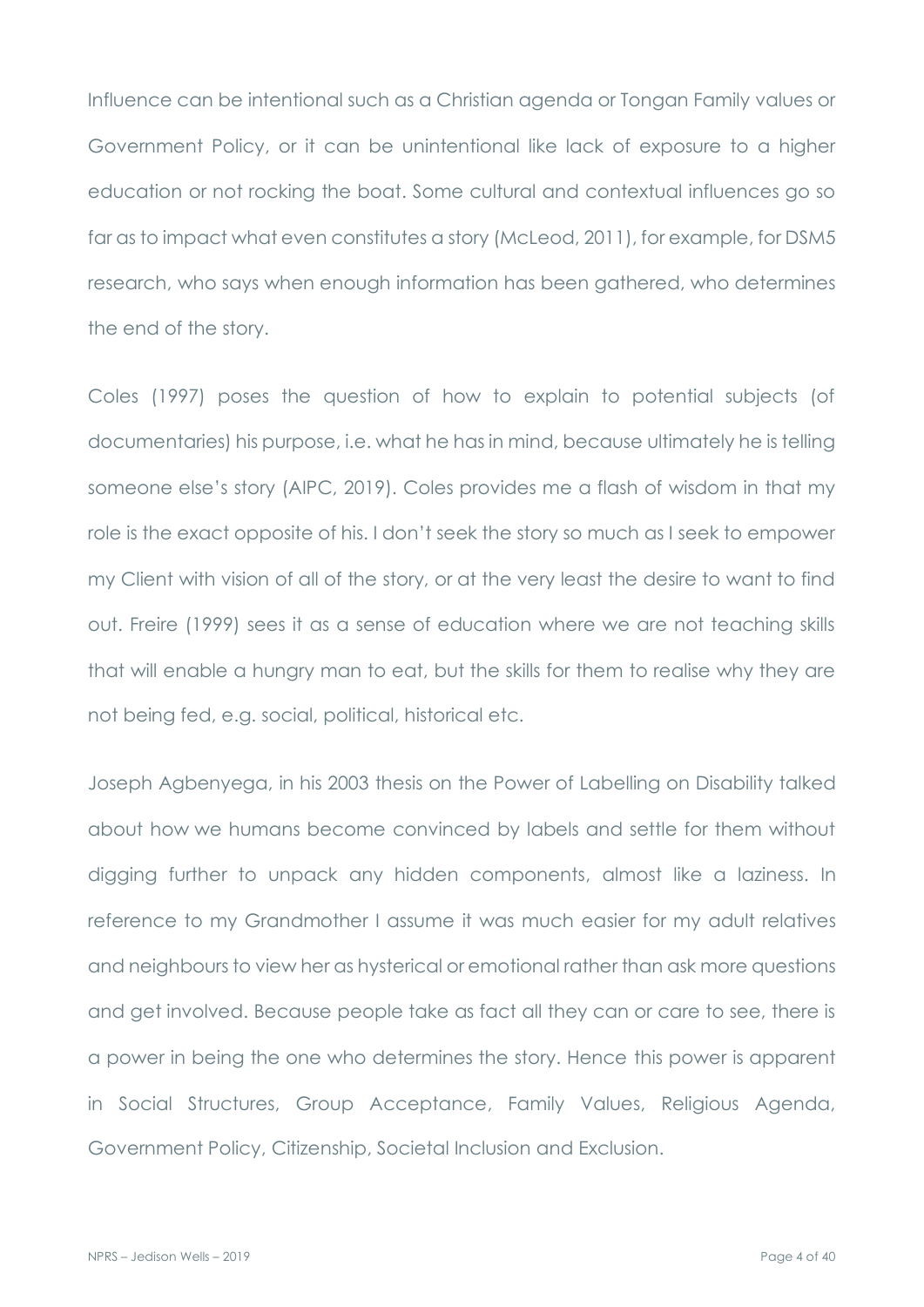# **Tactics**

About a year ago I was reading The Euahlayi Tribe (Langloh Parker, 1905), one of the many sources I am using to connect to my Ancestor's experience. The book was an attempt at an exchange of Euahlayi dialect and society. I find that historical documents around language enables an insight into an ancestral world that could never be experienced firsthand. Like many sources, the book was recorded through the eyes of Coloniser assumptions that may or may not have understood the Yuwaalaraay context at the time, so the Reader was only seeing certain interpretations, favoured over other possibilities. For example, the extract in Figure 1 below promotes a derisive description of an Indigenous man of the time. There may be much more to this 'smirking' or his consideration of modern dress.

# I HAVE seen a coloured king simply smirking with pride, in what he considered modern full dress-a short shirt and an old tall hat.

## **Figure 1 Excerpt from The Euahlayi Tribe (1905)**

Regardless, Langloh's writing was still a trove of information of my people on the brink of colonisation. The book had grabbed my attention because the Author, at the time of publication, was not regarded as having used the proper anthropological methods of the time, so may have contained more 'original' data than assumption. Langloh was almost co-researching with my Ancestors, them sharing language and culture and her documenting it for others to know. I say almost because we have no idea if people truly volunteered their data or were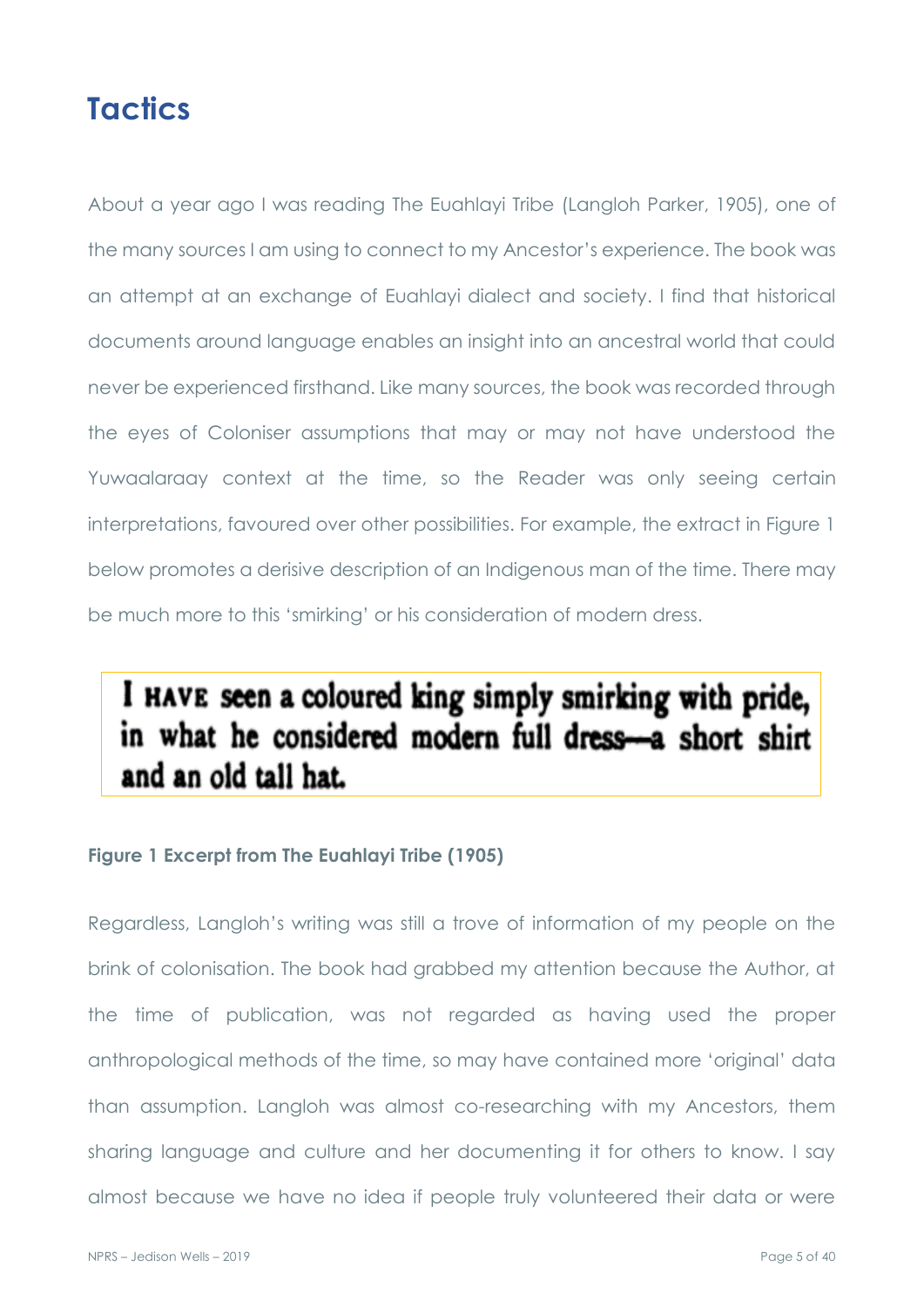coerced in some way. I tried several attempts at reviewing the book but kept getting stuck in the Author's interpretations and losing any pleasure of learning from my Ancestors.

A short time later, I came across Hartley & Benington's (2000) model of co-research (see Figure 2 below) where there is a tri-relationship:

- outsider view .. usually the academic
- insider view .. usual the host organisation or subject
- third co-researcher .. usually a different organisation, with insider knowledge of how it all works but outsider view with different context and processes

# Hartley and Benington Co-research Model

data jointly created AND transferred through multiple perspectives and different interests



### **Figure 2 Hartley and Benington Model**

The idea behind Hartley and Benington's model is that data is being both transferred and jointly created through multiple perspectives and different interests rather than just different data.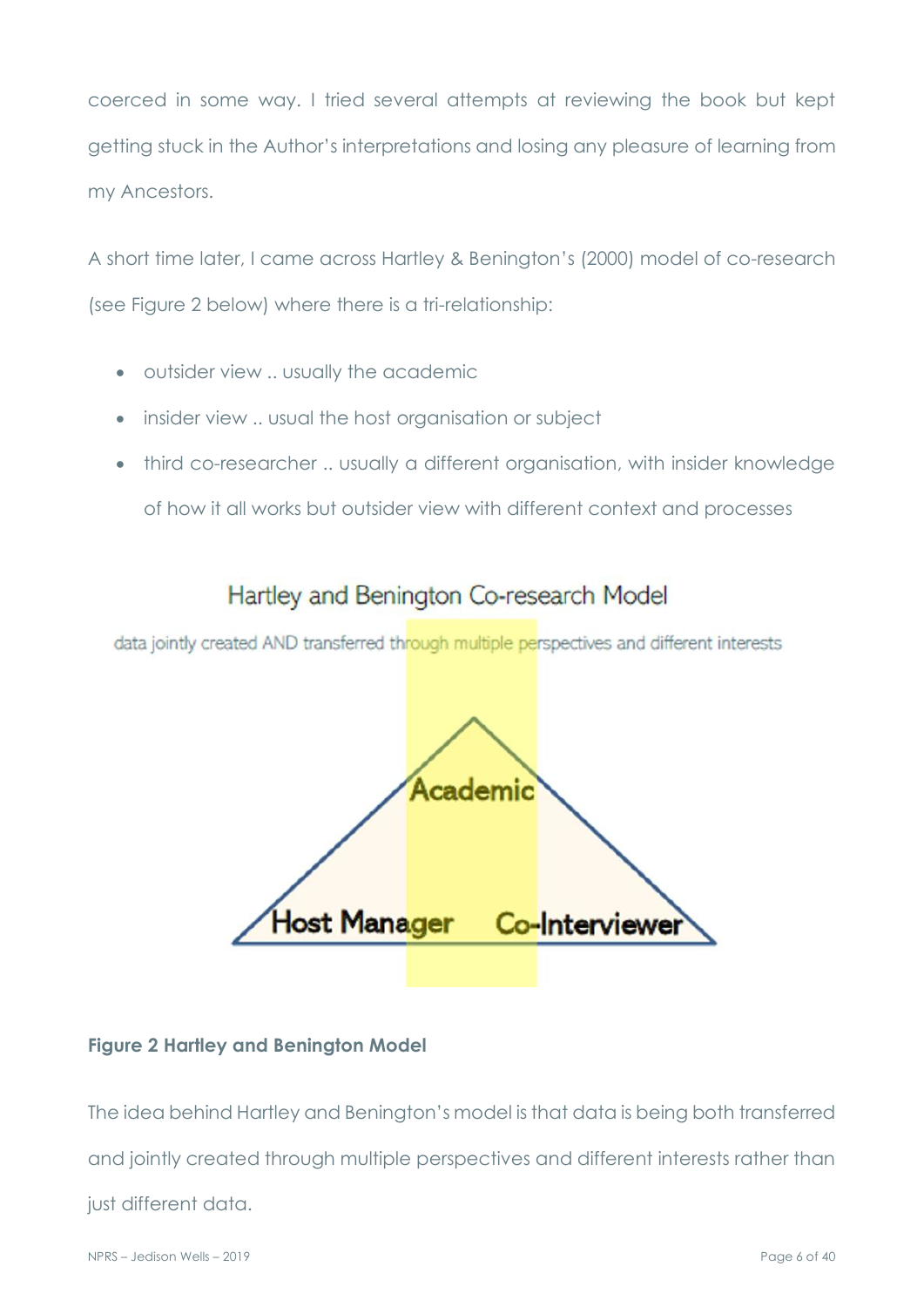I decided to interpret Langloh's book through the eyes of the model. Hartley and Benington would have Langloh as the contributor of the 'outsider view', the Yuwaalaraay interviewed contributing the insider knowledge and I, as the reader with a century more knowledge, as the co-researcher alongside Langloh and the Yuwaalaraay. Together we wold be gathering both insider and outsider knowledges, even though now that I am the only person in the trio that is still living. I anticipated that reading from these different views may offer alternative geographic, sociological and time based interpretations of the original material (see Figure 3 below).

The first view was to hear what my Ancestors were saying without any interruption, not taking notice of any thoughts regarding the Author's agenda. Second to recognise the tricks, traits and discourses that influenced the Author's collecting at the time of publication, applying nothing of what I know now, but only what I would have known then. Third take was to re-evaluate what I had learned in the first two readings against all of the knowledge that I had gained since the book was published, e.g. knowing now what the Colonisers original hopes for us were, which were quite dire and included discourses of racism and survival. Then there was a fourth reading, just for me and the enjoyment of a story.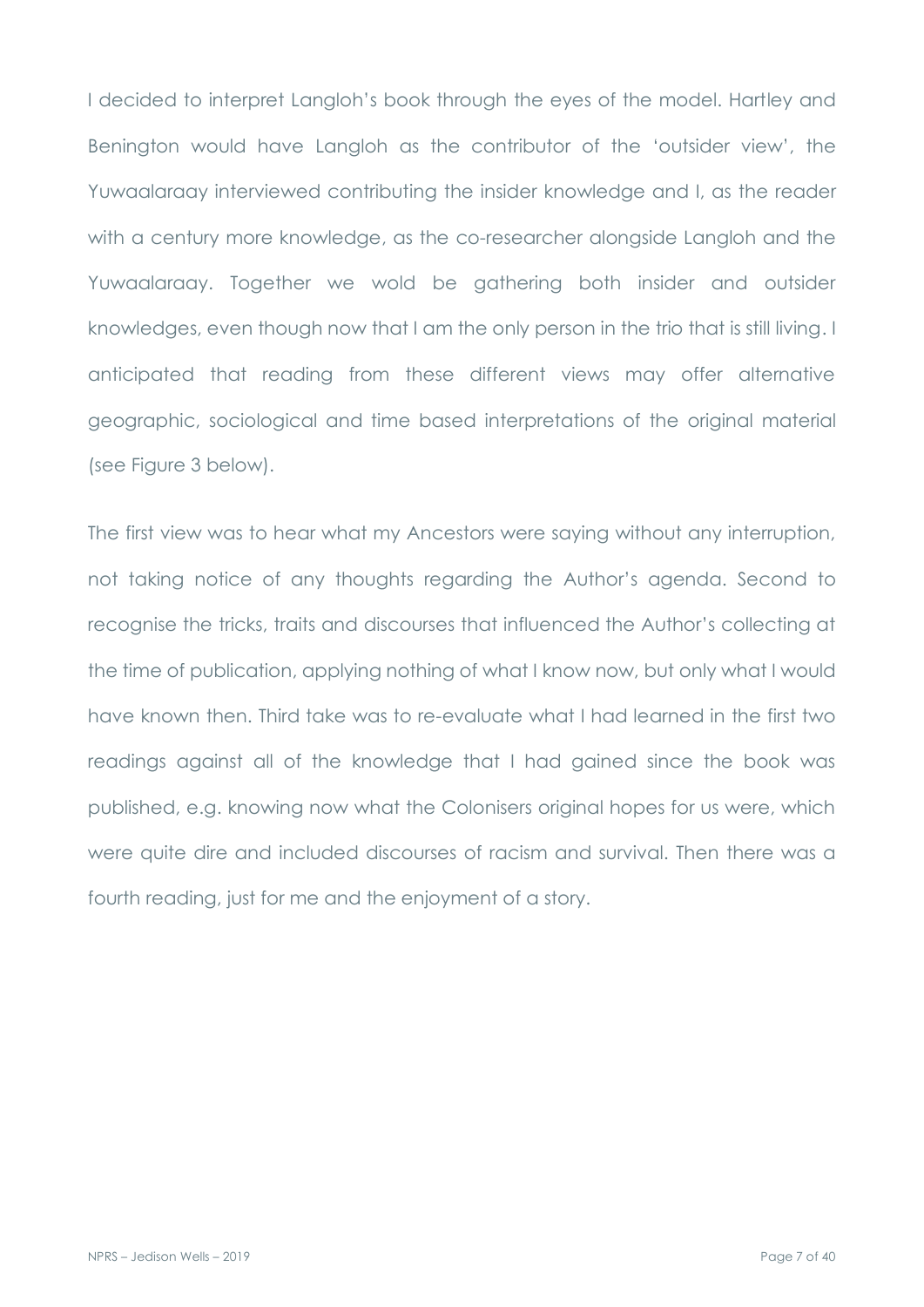

## **Figure 3 Application to Langloh's book**

My re-readings were almost like White's reflecting surface for past work (Epston, 2016). Though his focus was more on revisiting missed chances during past therapy sessions, I was revisiting the same information but through missed vantage points. Not so much asking 'What can I do differently?' as he did with his practice, but asking 'What can be seen differently? What other interpretations are now possible? We were both asking what could have been done differently from the point of view of someone who did not hold the same intention.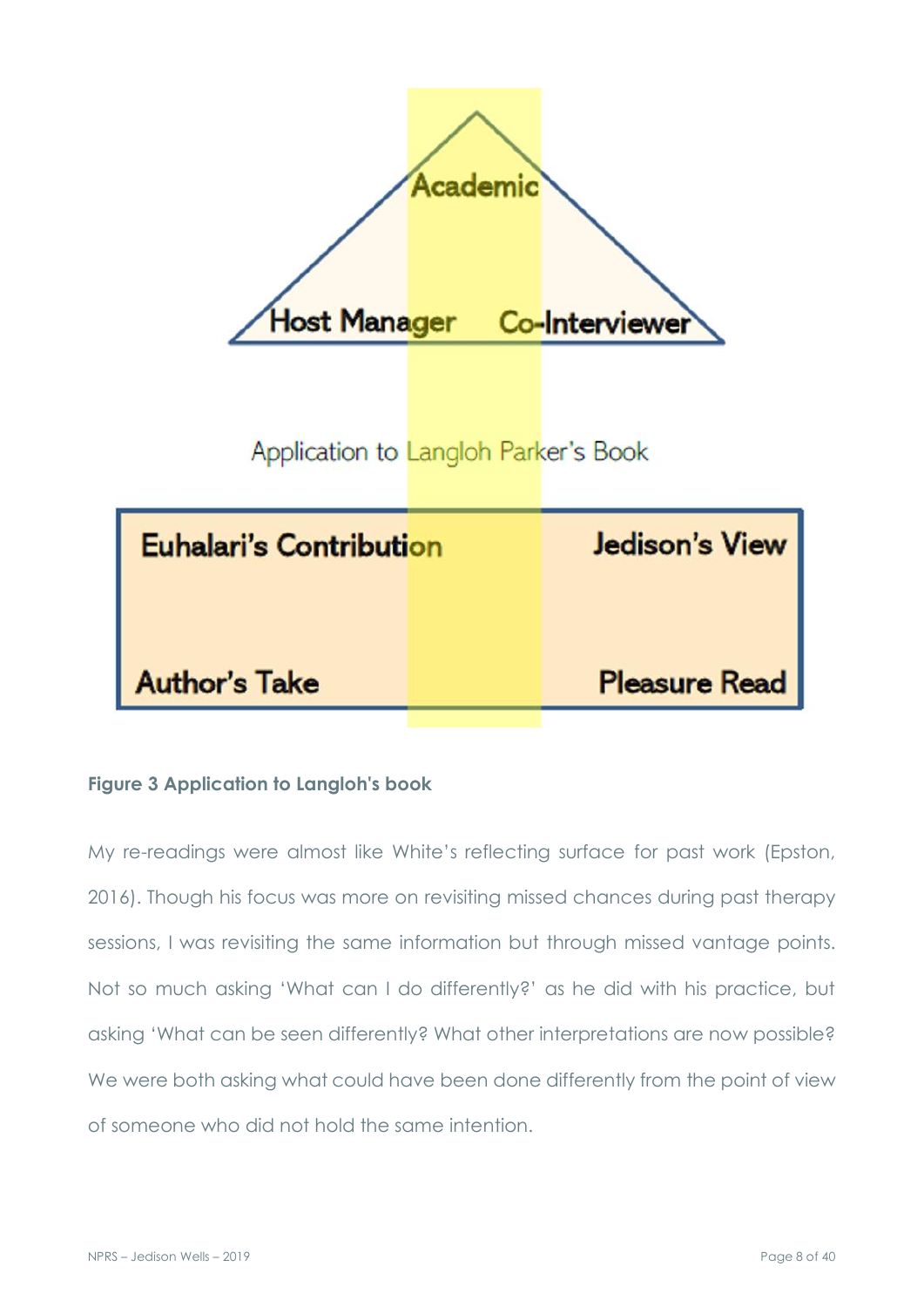# **Pitavia**

About 6 months later, I met a young man named Pitavia who was struggling with an event that happened when he was 11. It was becoming difficult for us to find ways for him to fathom this event in any other way than how he first brought it to the practice. Though trial and error, I adapted the source based vantage points utilised for Langloh's book, i.e. Ancestors, Author and me to time based vantage points of AS IT WAS KNOWN, AS IT WAS TOLD, AS IT IS KNOWN and AS IT IS TOLD. I'll elaborate more by taking you through Pitavia's story.

Pitavia found it difficult to say no to his brother Punctata. When Pitavia arrived, it was with the story of how he had forgotten to lock a gate when he was 11. His then 5 year old brother Punctata came out onto the road and was hit by a car, sustaining a loss of his left leg. That was the storyline Pitavia knew, the storyline at the time of the accident. I called that: AS IT WAS KNOWN, the view of the story that was being seen at the time of the event.

As we talked, I asked Pitavia questions about how he heard and saw the event through others. How adults and family talked about the event at the time of the accident and as the boys grew up. For the first couple of years, everyone was very busy. His Mother gave up her part time job to take his brother to physio so he could relearn to walk again. His Aunts referred to Punctata as a victim and worried about his opportunities. His parents expected Pitavia to watch out for his brother. Family outings like hiking or swimming were put on hold. Many of the things that he was used to doing with his little brother, like riding their bikes or going to the beach,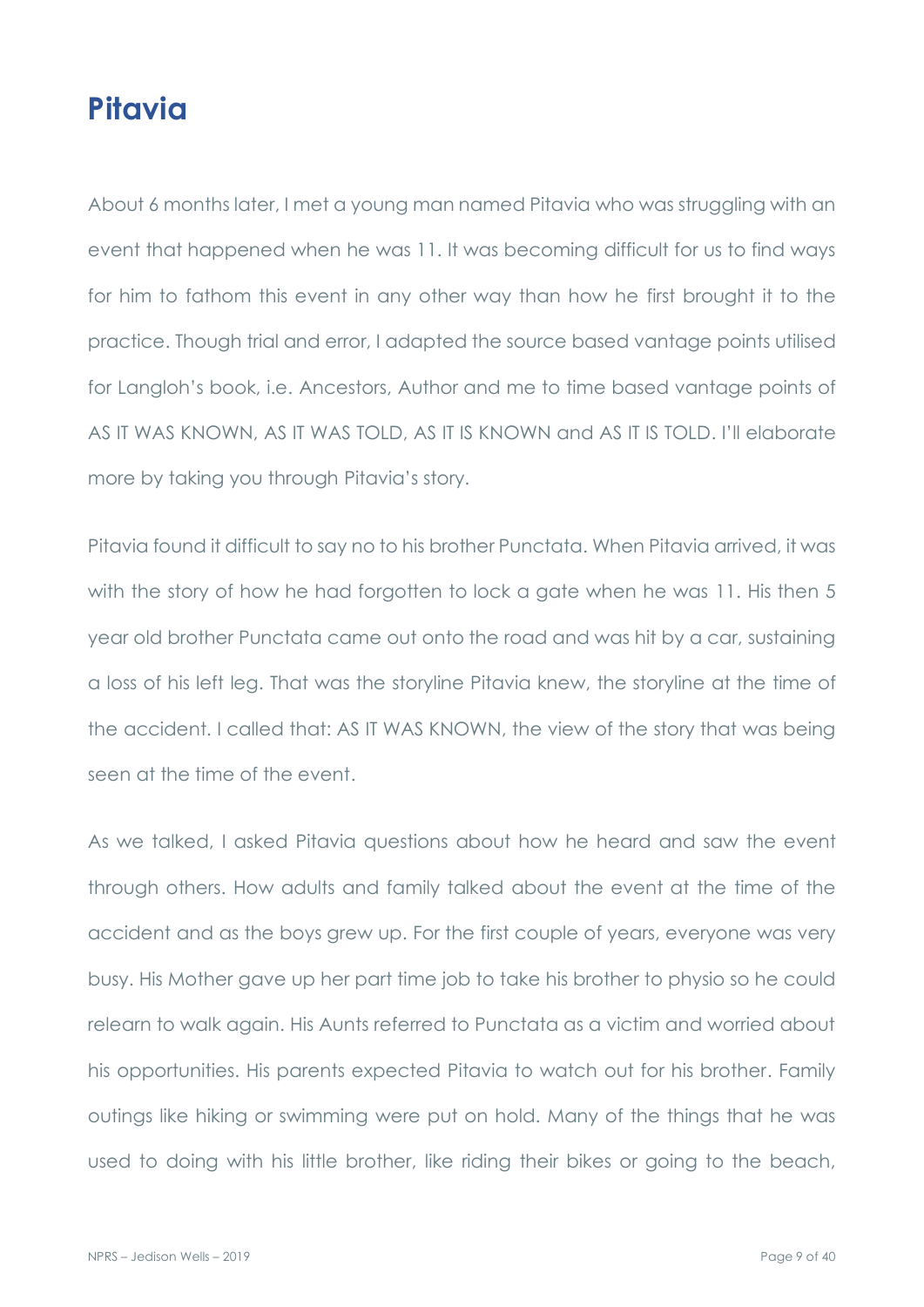wouldn't happen again for another couple of years. Also, the gate was now locked with a key.

As exemplified in Figure 4 below, the dominant storyline for Pitavia, after the accident, was that he had damaged his brother. I called this: AS IT WAS TOLD, all the information that Pitavia was given at the time of the event.

PITAVIA: I took away his ability to be a kid. To ride a bike, to run, to jump, to climb a tree, all those wonderful things that I enjoyed when I was his age.

#### **Figure 4 Conversation with Pitavia**

Our discussions then turned to contradictions. Now that Pitavia was a grown man, what was now known that could challenge Pitavia's description of having ruined his brother's life. We talked about how 11 year olds sometimes leave gates open. About how Pitavia has contributed to a full and happy life for Punctata who was employed, married with children and a keen surfer. We found out that in Pitavia's culture, the eldest child takes on a parental responsibility and that his parents had always expected him to watch out for his brother, it had nothing to do with the accident. And most importantly, that no-one had ever laid blame on Pitavia, except himself.

We also found out that Punctata is a bit of an opportunist. When he was younger he would get Pitavia to go to the fridge for him or pick up his schoolbag or do his homework. Now as an adult, Punctata asks Pitavia for money. I called this place: AS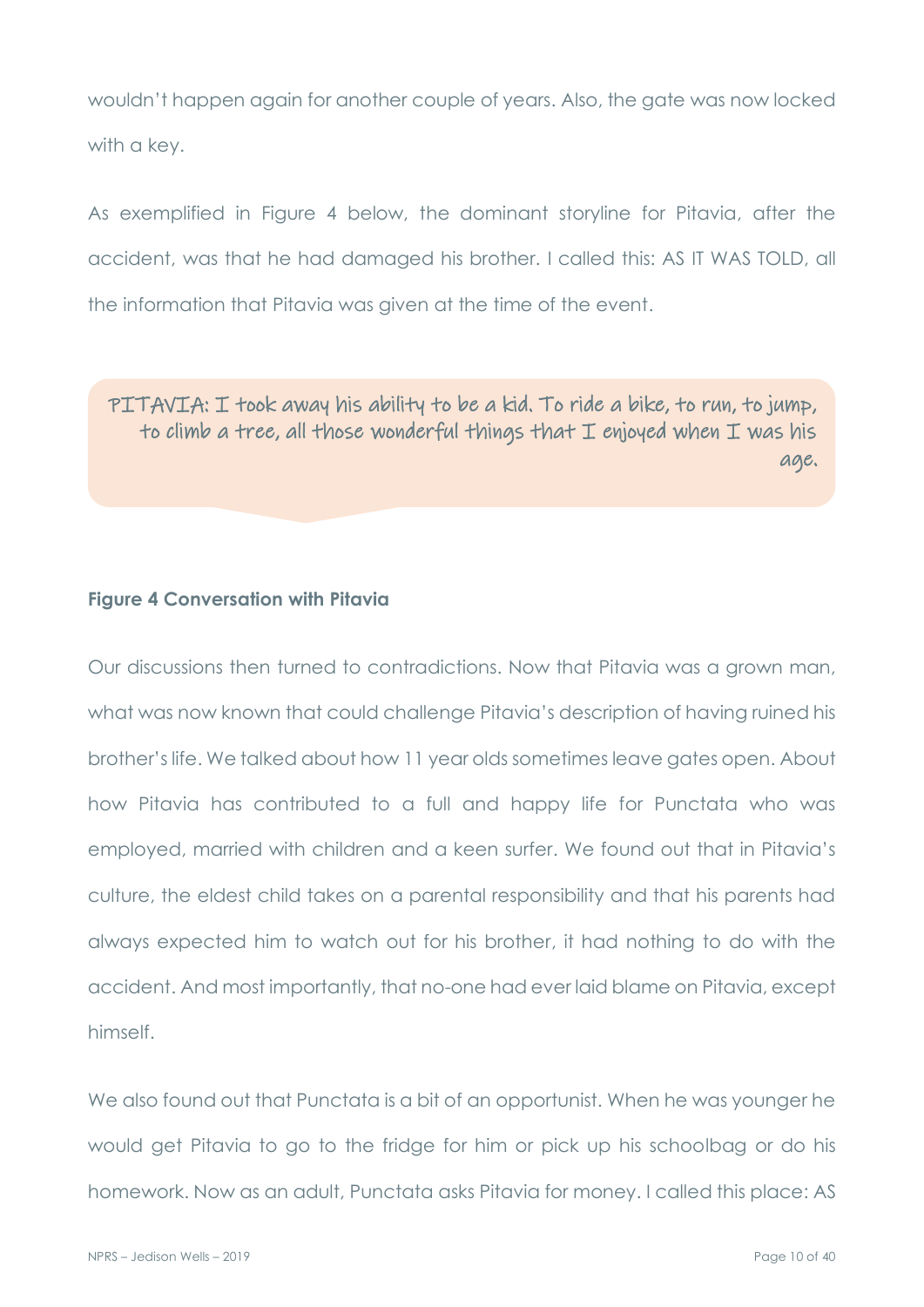IT IS KNOWN. It contained all those things that he had learned since the event. Things that can now be considered up against the original event.

Together Pitavia and I had investigated what happened, what was said about what happened and any additional information given in the last decades. With all that evidence, Pitavia could decide how he would go forward. That meant narrating an alternative interpretation that he could take into his future, and improve the relationship that he had with his brother. A relationship where they were still very close but Pitavia didn't feel he owed his brother anything. I called this place: AS IT IS TOLD.

That four step practice with Pitavia, became known as Yaamanda yanay barriyaygu? Or Barriyay (see figure 5 below) for short which is the Yuwaalaraay word for windows. When I ask Yaamanda yanay barriyaygu? I am asking will you come to the window. I named this 'place of viewing' with Yuwaalaraay Language because its development was heavily influenced by my Aboriginality. I have visited so many records where the actual story was very different to the Coloniser's interpretation. The preferences in the publications guaranteed only limited conclusions. Barriyay sought not to rewrite a story, not to make up a story or forget about one part of a story but to deconstruct the problematic story, so we are not looking at something, we are looking into the various chasms within it.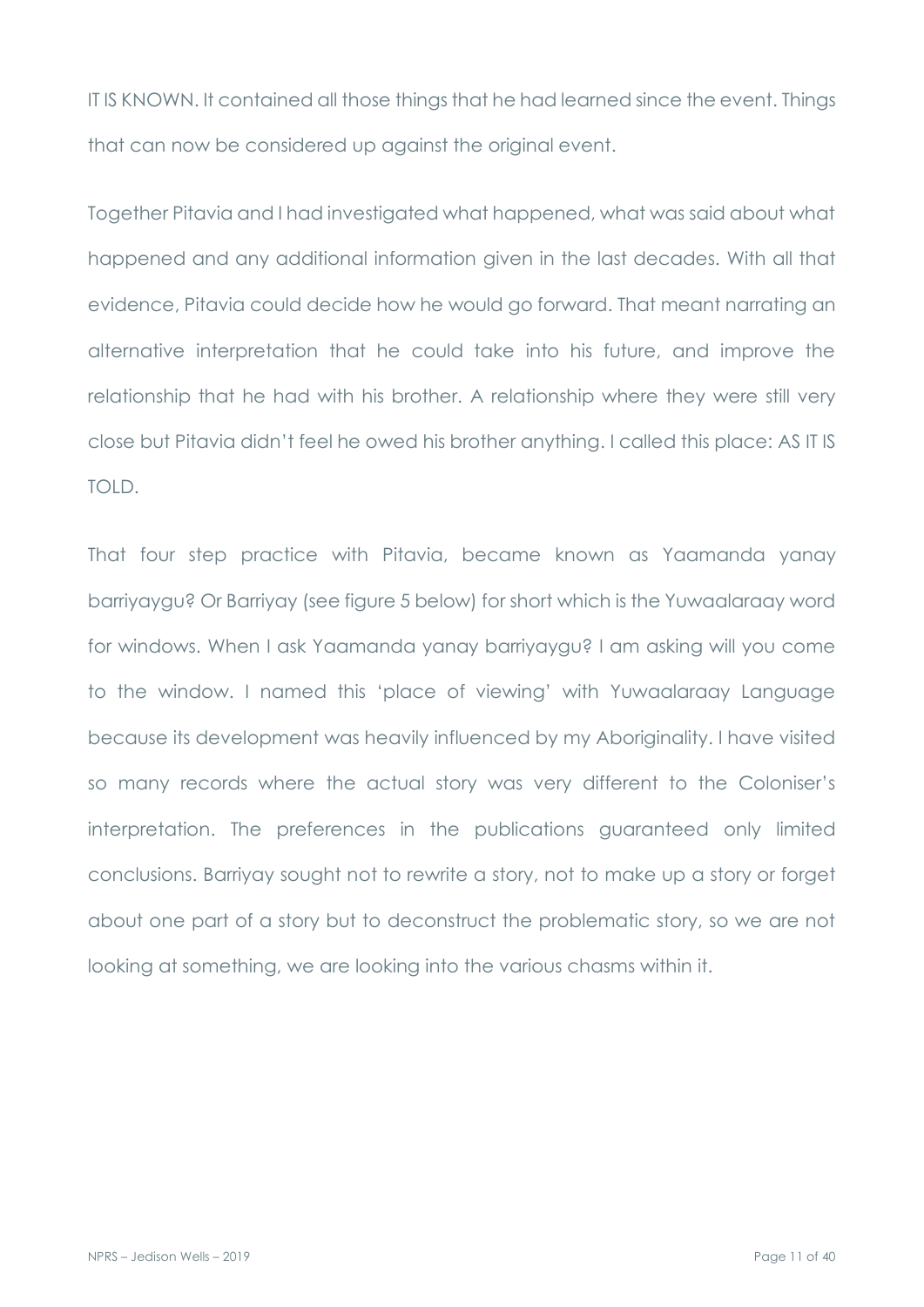#### Hartley and Benington Co-research Model

data jointly created AND transferred through multiple perspectives and different interests



### **Figure 5 Yaamanda yanay barriyaygu?**

In Pitavia's case what happened was an accident. But how Pitavia took it in was this discourse of being the Elder Brother and of Punctata being a Victim, so Pitavia assumed there must be an Assailant, a Transgressor which he could only pin to himself. We added evidence from other parts of the story so Pitavia could consider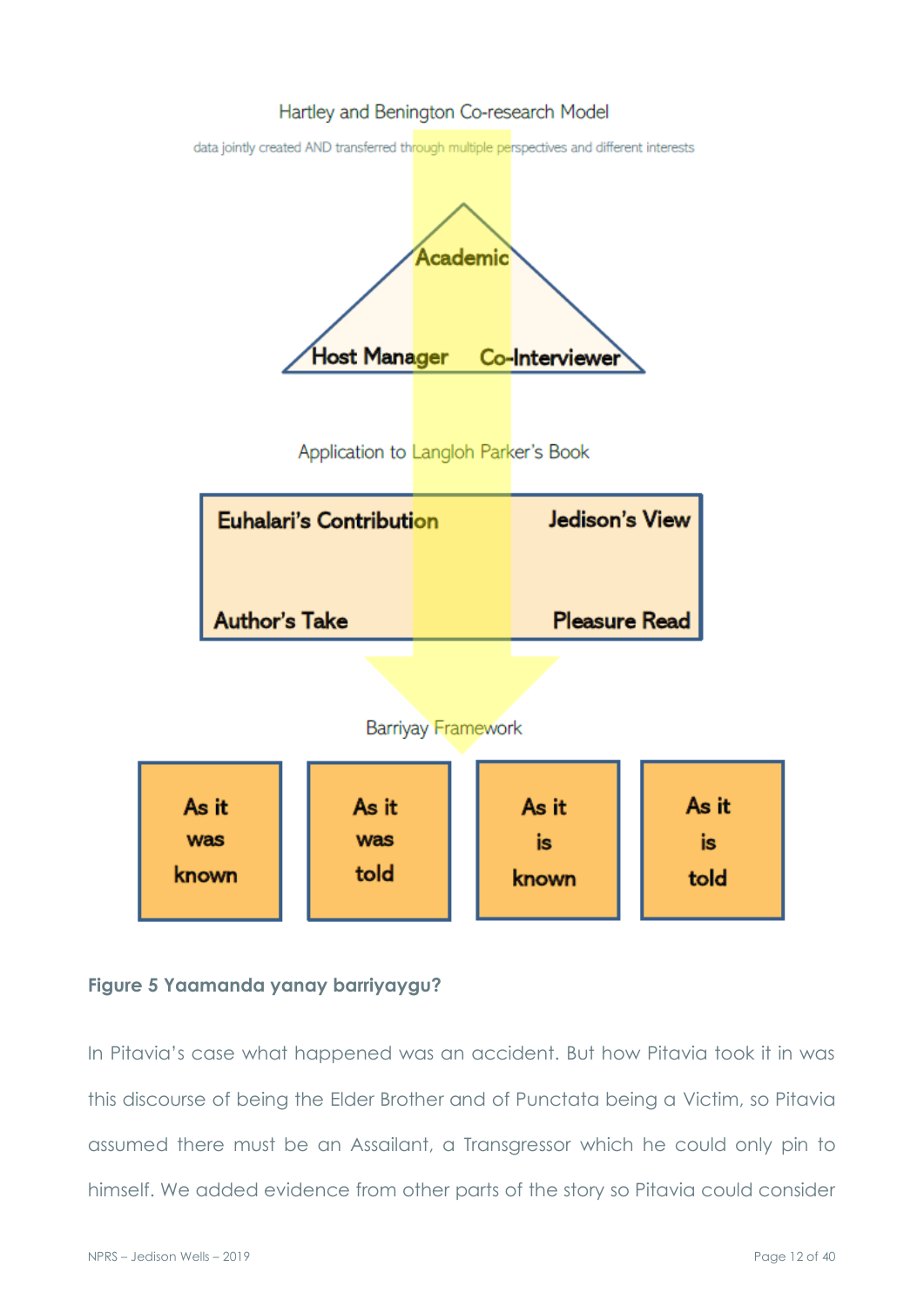other influences like how supportive he had been before, during and after the accident. From there he could make a conscious decision about how to go forward with the relationship with his brother.

# **Theories**

Barriyay is spawn from Constructivism, where reality is formed rather than fixed. What attracts to me to Constructivism is the embracing of change. There is so much to consider in a person's experience and as more is known "people make new meanings as they develop" (Mahoney & Granvold, 2005). They are empowered from the enabling of exploration, encouragement of exploring questions and the recognition that the relationship is a collaborative partnership rather than an expert matching a diagnosis. In Barriyay, as in Constructivism, as the Therapist, I am no expert, I am the Allie.

Barriyay also relies on the recognition of Politics, that is the principles and/or tactics maneuvered to keep a story 'told'. Rivers (2015) goes so far as condemning the power of politics in not only limiting the story, but also the scale of questions and Questioners. To avoid this, it is imperative that in Barriyay a variety of questions is utilised to expose as many observations as possible. Allow me to illustrate this through Acmena's experience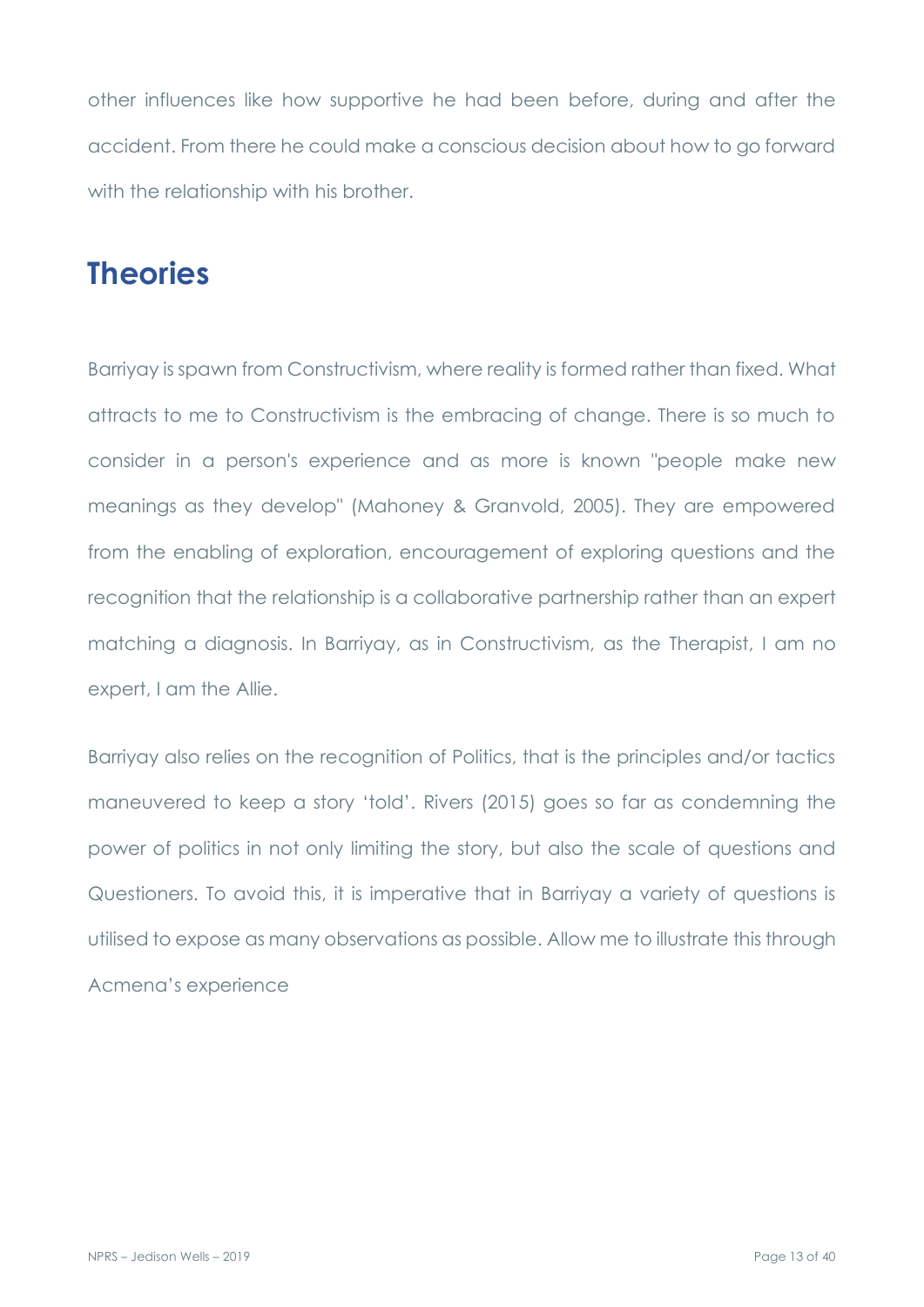

Acmena came to me for support with her teenage daughter and our conversation

was offering a very limited view of Acmena's parenting success, for example:

ACMENA: When I got pregnant at 16 no-one was surprised. I never remember a time when I wasn't the black sheep, when it wasn't me in trouble. I had no idea of what to do then and I have no idea of what to do now.

### **Figure 5 Conversation with Acmena**

We started with just trying to get as much of the original event out as possible. It sounded like Acmena didn't have the most positive experience of being a young Mum so I invite Acmena to share that experience with me, just telling it like it was, as she knew it.

ME: Acmena, when did you first find out you were pregnant?

ACMENA: I was actually at the Doctor's getting the Pill prescription refilled. It was a lot harder back then, you had to have a pregnancy test first. Turns out the pills made me throw up a little and  $I$  didn't realise that I was throwing up the pills with it.

ME: How did you respond?

ACMENA: I was more embarrassed at how it happened. Like I said before, no-one was surprised, least of all my parents. They didn't even ask who the father was, like he had nothing to do with it.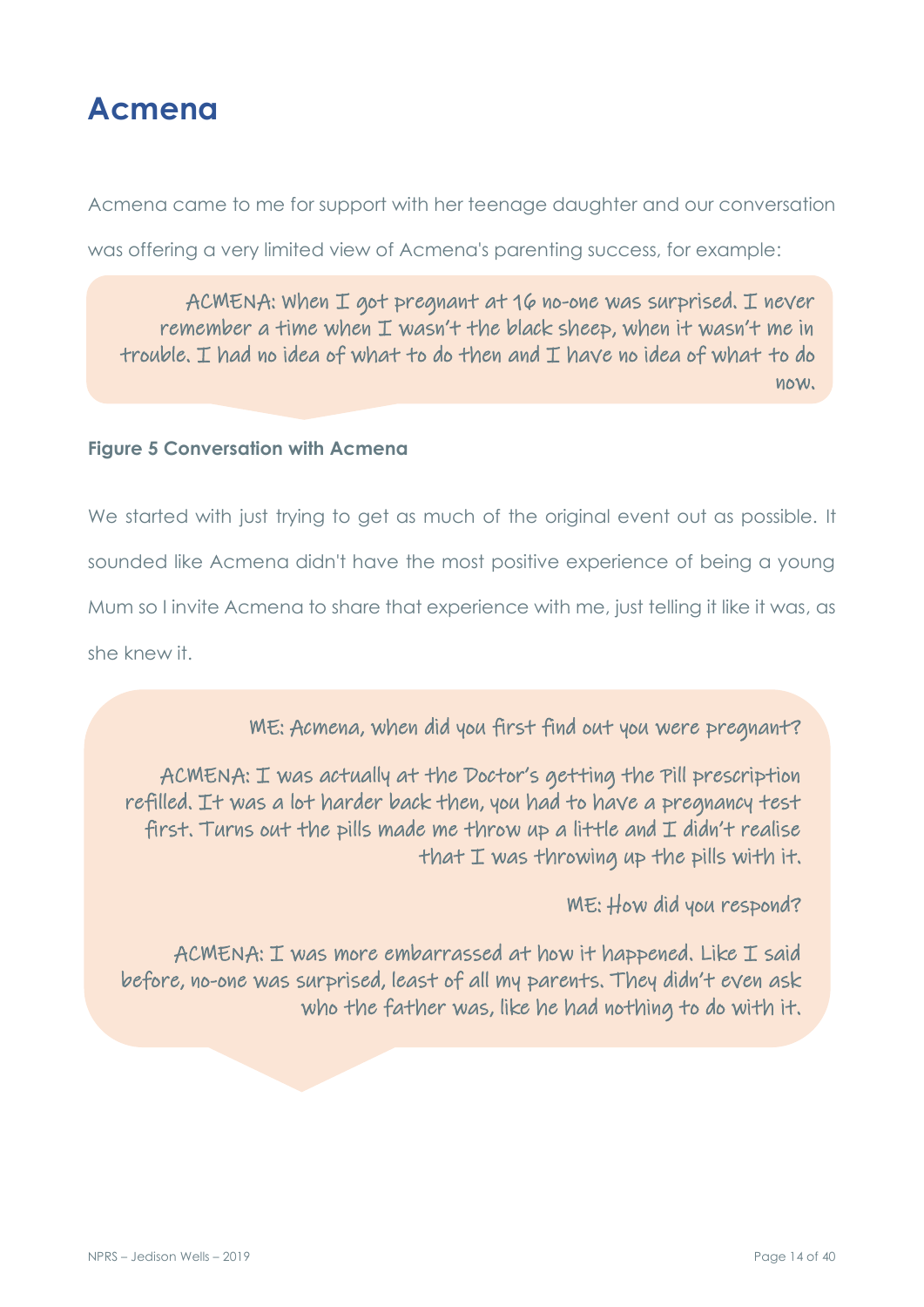#### **Figure 7 Conversation with Acmena**

Trust is one of the elements key to the success (Roscoe, 2009) of Narrative Therapy. For trust to ensue in Barriyay, the story is first heard in whatever form it arrives There is no interruption, no paraphrasing, there is just listening. The success is twofold. Firstly, there is an expert stance that is built through the Client telling (Neuger, 2015). As the supporting role, I am taking the back stance and asking the expert to teach me. Secondly, It is important to HEAR THE SERVICE USERS STORY FULLY BEFORE CONSIDERING WHETHER A NARRATIVE APPROACH WOULD BE PURPOSEFUL (Roscoe, 2009). I want to show that I have their best interests at heart, and at this point I may decide on a different route of Narrative Application.

From this introductory vantage point, Acmena also shared that she was unmarried, knew the father for a night only but was not daunted by the prospect of having a baby. She had older sisters and younger brothers and the 'act of motherhood' didn't seem scary to her. Though we can already recognise the start of an alternative story line in her parenting confidence, i.e. the act of motherhood, I take note of it but do not interrupt so the story can flow out.

Some questions I shared with Acmena were straight from Denborough's (2007) Talking with Mothers and Children. Though they were generated from a Bangladeshi context, I felt they could really help in drawing out all the wonderful accomplishments that a Mother achieves in times of love and stress. Other questions in this first window included:

- How did you tell your parents? The father?
- Was there any concern about whether you would keep Sal?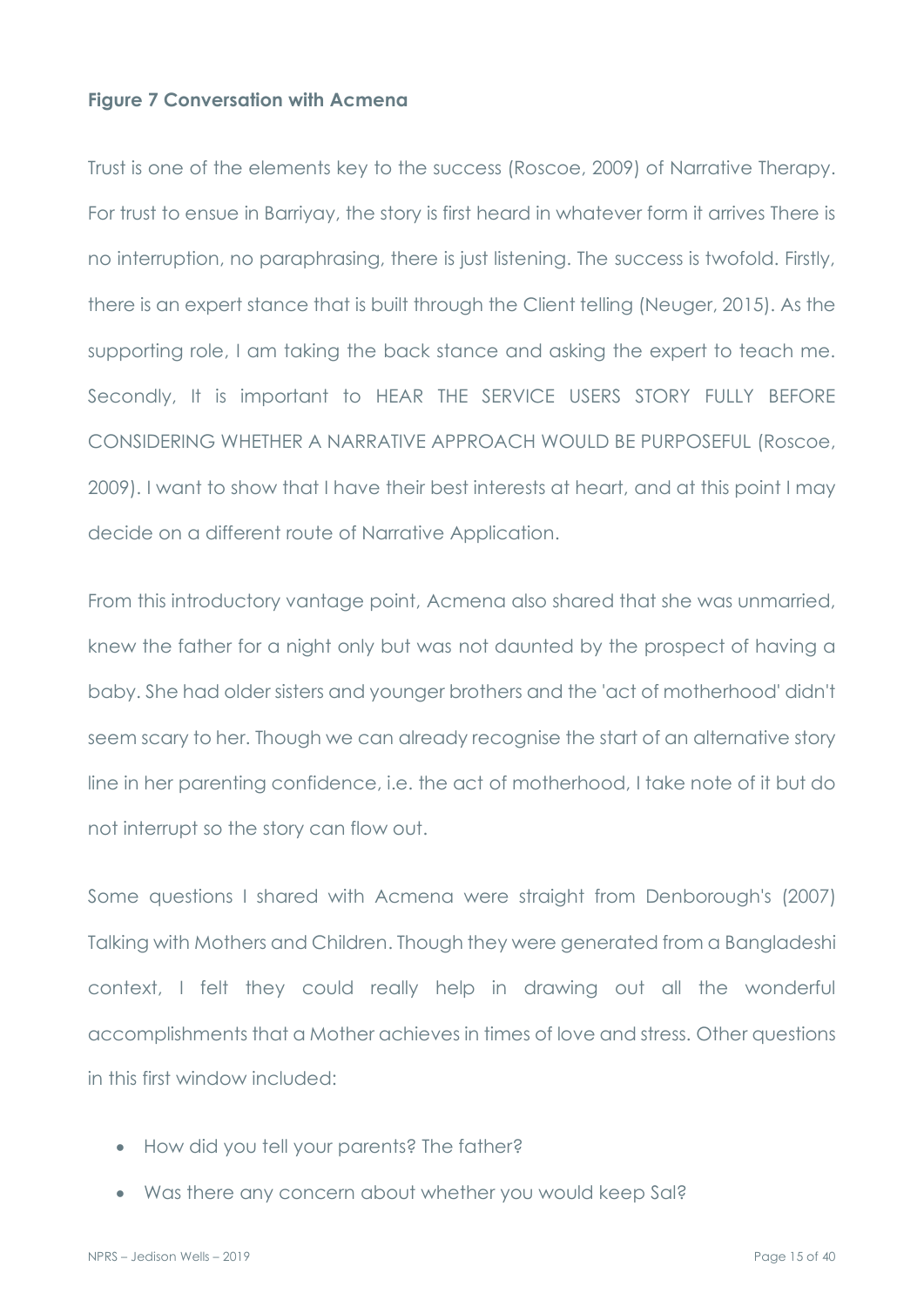- What previous experience did you have in looking after children?
- How did you respond?
- What changes did you think you would have to make?
- What difficulties were there while you were pregnant?
- What kept you going?
- What previous experience did you have in looking after children?

Barriyay is about recognising influences. Stories take particular shape because people limit the views they have allowed themselves. In the second window AS IT WAS TOLD, we start to discover how those views were limited, how the dominant plots were maintained. How the problem may be historically or culturally situated. We look at the environment around Acmena and how the story was told to her.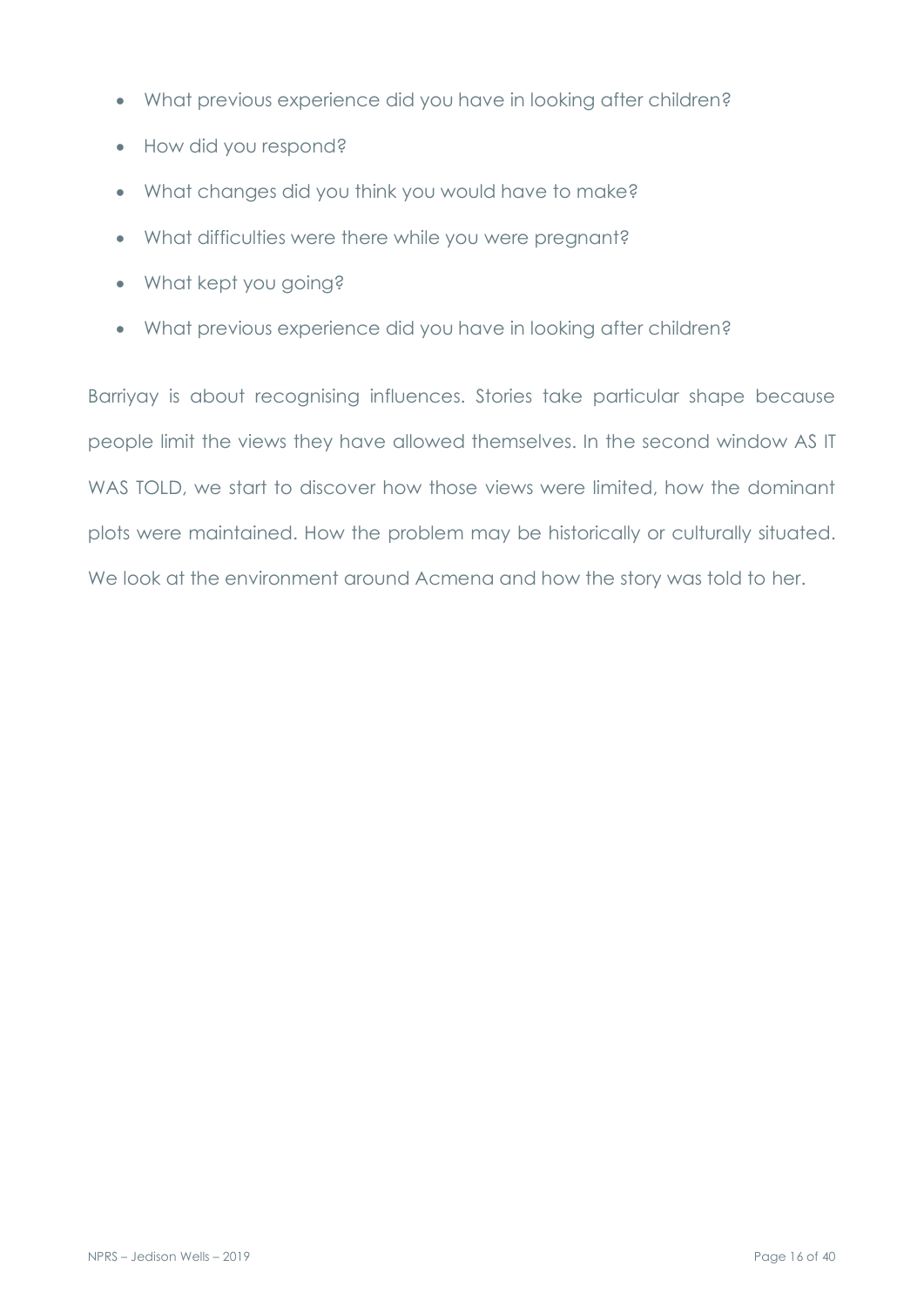ME: You said that you're parents weren't surprised. How did other caregivers respond?

ACMENA: You know family wasn't that bad, it was more people I didn't know. I went back to highschool the next year, thinking I could better my life. Mum looked after Sal and I had to request to go back and the Principal had to decide whether other parents would be comfortable in having me around their daughters. I hated that,  $I$ really wanted Mum to come with me to the initial interview but he wouldn't let her. He said at 18 I was an adult. Funny thing was that when I had a day off I had to get a note from Mum because that was the school rule. I don't think they quite knew what they were doing.

ME: There's always been a social stigma to being an unmarried mother but in the 1980s, women were pushing back and expecting some support.

ACMENA: Maybe but if there ever was any support it came with a cost. Everyone thought they had a right to say something. One day I took Sal to one of those Community Centres to get her shots. They went through her like a fine tooth comb, it almost seemed like the Nurse was annoyed because she was battered or bruised.

#### **Figure 8 Conversation with Acmena**

There were strong outside influences. A society where pregnancy out of wedlock brings shame. The institutional practices that did not bend, the expectations in the medical community that she would fail. Events that were recruiting other people into the dominant pattern of thinking. Things like the politics of blame. Remember we talked about Power before, well the power here is the concept of what an unmarried mother can do and cannot do.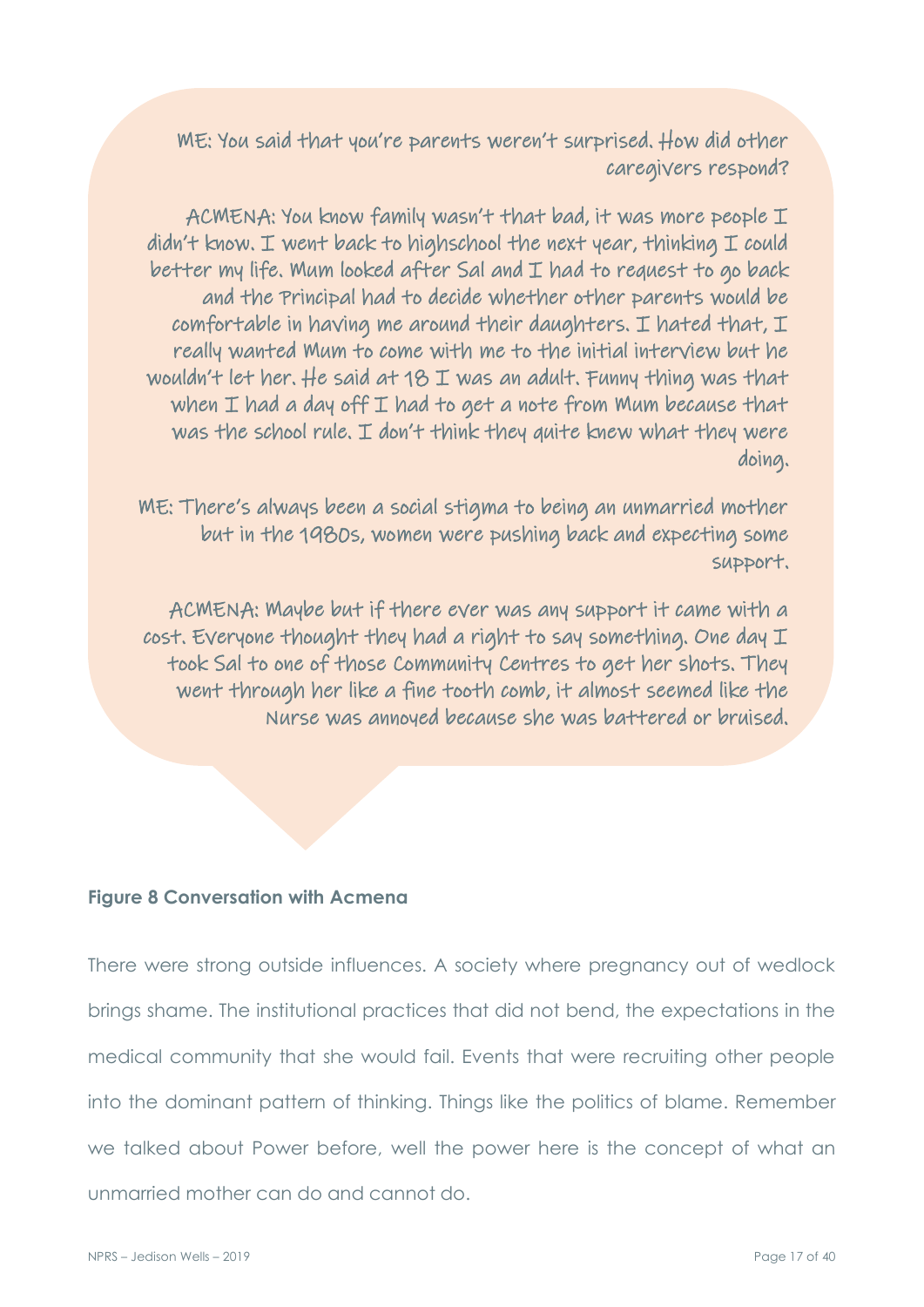Though they may come up, I am not looking for unique outcomes here, for instance just going back to high school was fighting against the stereotype and a very brave act for a teenage girl. What we are looking for are the influences that were trying to be the dominant plots.

ACMENA: I got pregnant whereas Sal's father was dealt a raw card. How does that work? If he had Sal for an afternoon he was patted on the back for being a great dad. I was raising her on my own, it didn't matter if  $I$  did a good job or a shit job, I was just a single mother, a loser.

## **Figure 9 Conversation with Acmena**

In Figure 9 above, Acmena is acknowledging the politics of blame and how unfair it was on her and not on the father. We are recognising contributing factors such as the dominant discourse or how others arranged their story. Other questions about that era included:

- Was shame a part of your life
- What effect did it have on your life
- What effect did shame have on your relationship with others? Family? Friends?
- Where else did this negativity occur?
- When was shame the most powerful?
- When was shame the least powerful?

For the first two windows, I borrow from Chilisa (2012) (though she is referring to research) because she wants us to start with understanding people within their own social context, and then the global and local influences inside of that. It is possible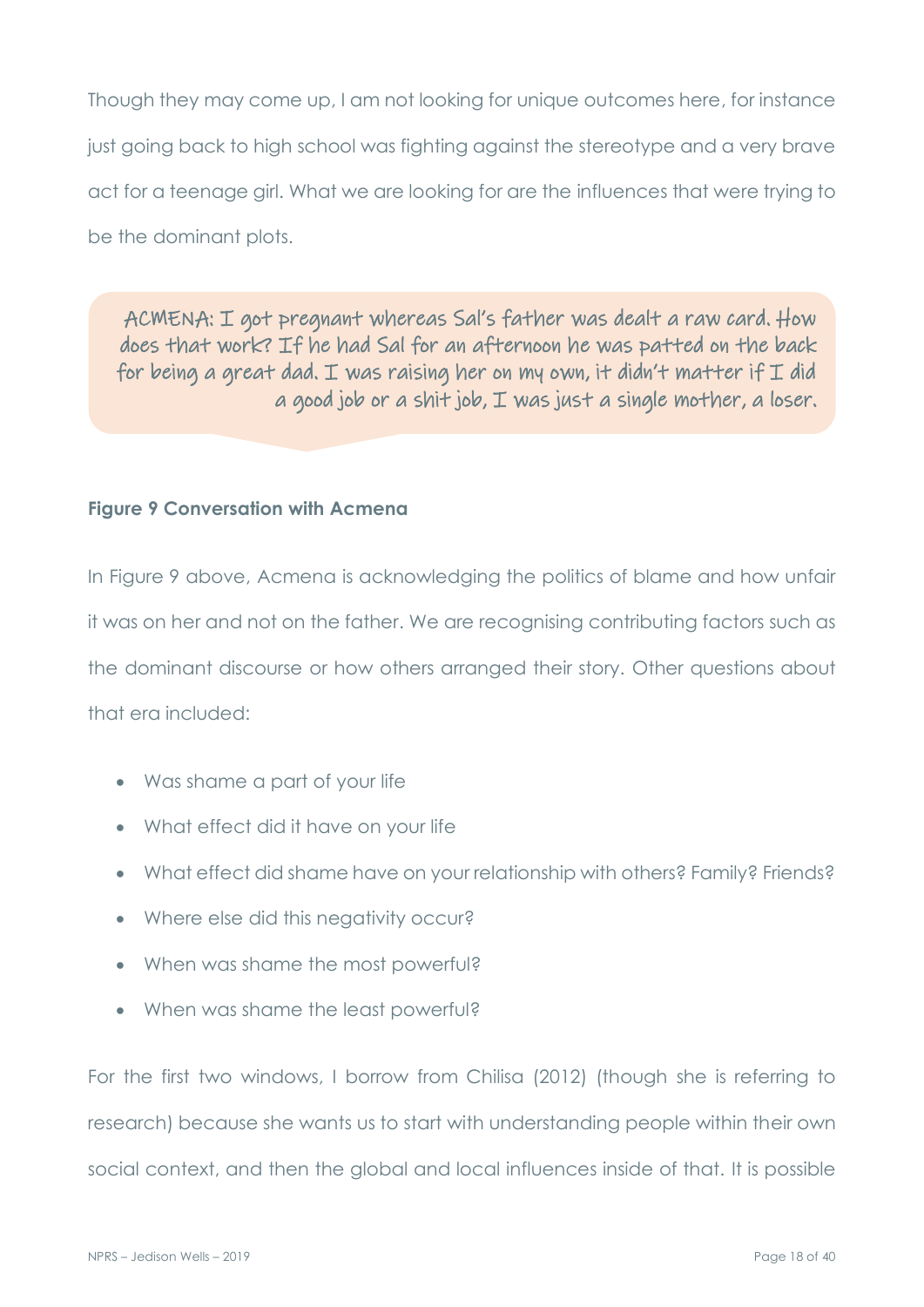that we walk back and forth between the two windows. As long as the Client is the Narrator one hundred percent of the time, the overlap will not impair the process. The client determines the length of time spent at any one window, how long those visits are and how many visits there are. I steer away from naming Barriyay to Clients, as I don't want to stifle the conversation or have them feel as though they have to stick with any particular order. When their answers start to dictate a need to change in direction, I change the questioning to lead us on to the next window.

AS IT IS KNOWN, the third window, has us looking from now and investigating what has happened since the event, against the dominant discourse. We are building up a reservoir of knowledge and developing subplots. Throughout my conversations with Acmena, she strongly supported the idea of herself as a Mum. At this window, I wanted to see if there was any particular influence for her during those years.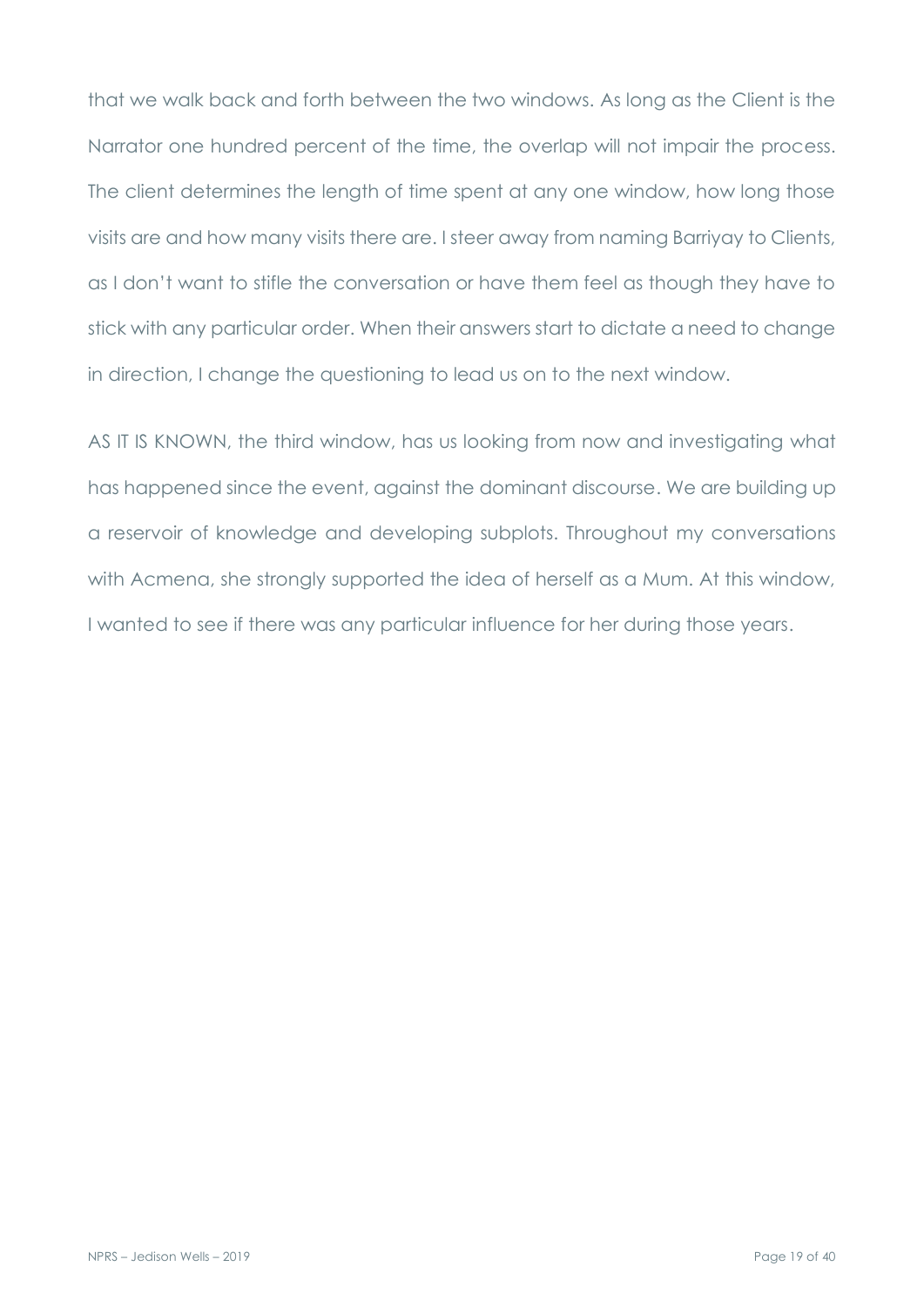ME: Was there someone who introduced you to the idea of holding on to hope for a better future?

ACMENA: You know there was and it was a complete stranger. I started cleaning houses when Sal started school. Most of the women were so up themselves but not Ranjee. She was usually not home when I cleaned but walked in one day and startled me. I dropped and broke a plate. She laughed.

### ME: She laughed?

ACMENA: Yes, I was so at ease with her. It was just a plate and she could have had me sacked. She told me how she had the same job with the same company five years before. Now she has this big house and she must have had money, the house was quite nice. I asked her what her husband did. She laughed again because she didn't have one.

## ME: How did she influence you?

ACMENA: It took awhile but I learnt a lot from Ranjee about what is important about being a Mum and what's important for a Mum. I was so worried about there not being a Dad around, I forgot how good I could be. This may sound like stalking stuff but I used to read the stuff on her fridge. She had the same electricity bills, the same phone bills, the same permission slips, the same calendar from the butcher. Just knowing that she was around, lit my day up a little more.

#### **Figure 10 Conversation with Acmena**

A popular description of Narrative Practice (White, 1988/89) is to say that the Person isn't the Problem, the Problem is the Problem. To use that analogy with Barriyay would be to say: the person isn't the problem, the problem is the current limited view of the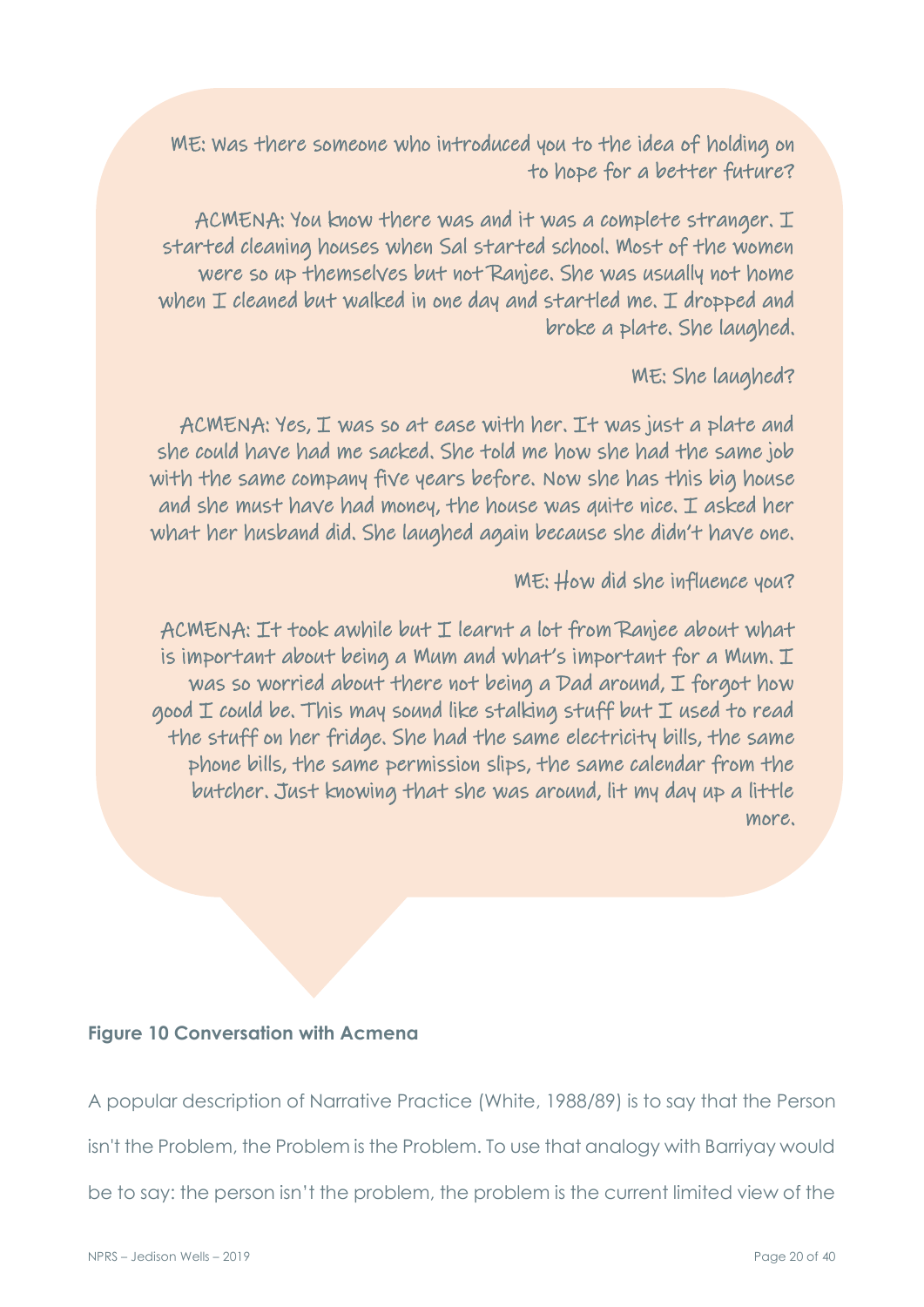story. This third window is influenced by Epston's "History for the future" (2016), an approach involving going back over history and watching for things that got lost or got put to one side or deferred along the way. For Acmena, it is recognising how she was attracted by the idea of this successful woman, how it lifted her spirits, how she felt empowered. It's very important here to build up a reservoir of knowledge without re-traumatising. Externalising through the idea of 'looking into a window' comes in handy here in that we are removing ourselves from the event by just sitting on the outside and looking in.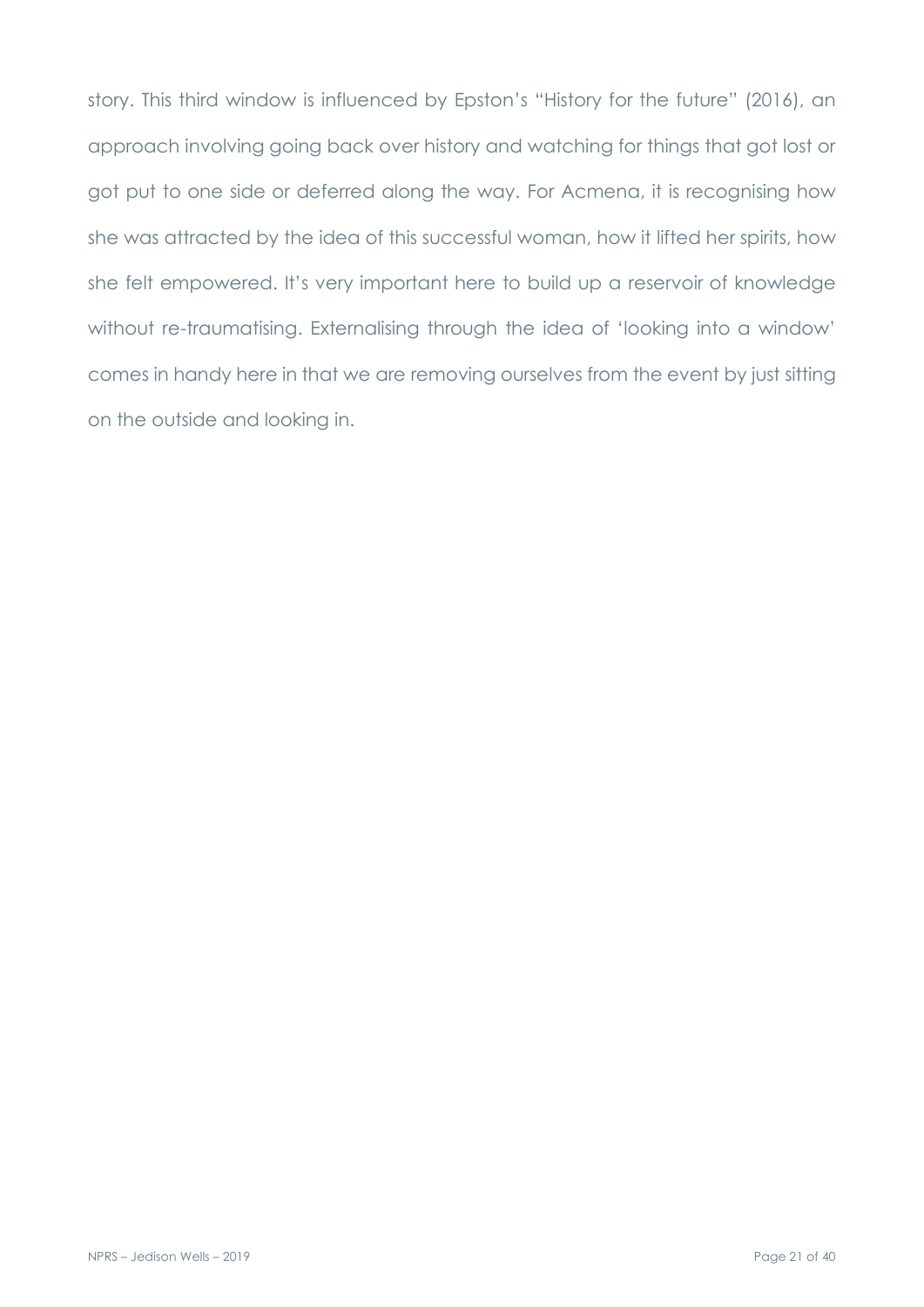Me: Acmena, what have you learned about what you can manage?

Acmena: I did quite well really. Despite all those toffee noses looking down, Sal never missed an excursion or had to wear a second hand uniform. She always had someone there for every race, every ribbon, every play.

Me: What do you think it says about you that you persisted?

MICHELLE ABOUT PERSISTED: Yes, interested that you name this – as this isn't explicitly said by Acmena. It sounds like a hunch or guess at what it took for Acmena to manage life despite the hardships.

## Acmena: Persisted?

Me: That you kept doing what you thought was right for Sal even though strangers were telling you otherwise.

Acmena: Well, it was just the right thing to do. I made the choice to have her, it's not her fault that people look down on us.

Me: What does it say about you, do you think, that despite the effects of being an unmarried mother, you were able to turn up to those events and pay for the uniforms?

Acmena: I'm here because i'm committed to her just as much as I was then. She used to love spending time with me. Right now, she's in a teen place, and some say that's her journey, not mine. But i've never relied on what 'some say' in the past, so why should  $I$  rely on it now.  $I$ do know what i'm supposed to do. I know i've got to have the uncomfortable conversation. I'm not scared that she or anyone else thinks i'm a bad Mum.  $I'm$  scared that she will think  $I$  have no right to tell her what's right and wrong as a Teenager.

## Me: Why?

Acmena: Ha, ha .. because I fell pregnant as a Teenager.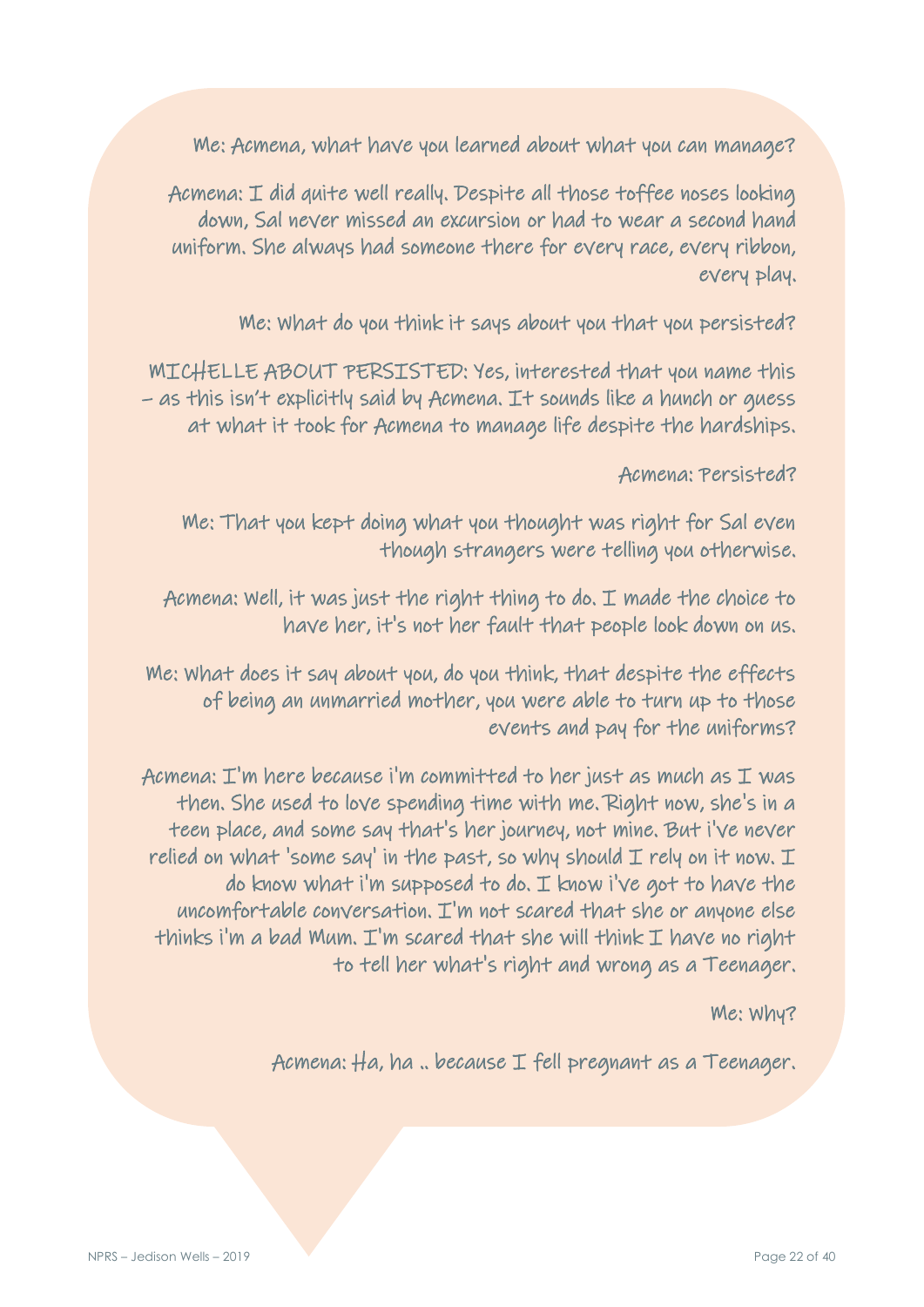#### **Figure 11 Conversation with Acmena**

Most of the aha moments in Barriyay occur in Window 3. It could take a couple of sessions and both the Therapist and the Client may visit completely different parts of the story. In Figure 11 above, we are starting to see a clash between how Acmena viewed the judgmental strangers in Window 1 and now she says, "I've never relied on what some say in the past, so why should I rely on it now. I do know what I'm supposed to do".

Where helpful, we also revisit alternative story lines that we couldn't yet act upon in Windows 1 and 2, for instance the 'act of motherhood'. Acmena claimed that this ideal was not scary to her which demonstrates the seeding of a parenting confidence. Other questions we used to explore between now and then, included:

- How did you support yourself in a community that shamed you?
- What proud moments can you share of the children growing up?
- What strengths did you gain
- What do you think got you through those early years?
- What preparations did you make before Sal's birth? Before starting school?
- What do you think spurred you on to make these preparations?
- What do you think was guiding you?
- What was it you were hoping for, seeking out?
- What were some of the things you were thinking about at the time that made it easier?

There is a learning in each window (see Figure 12 below). Window 1 is how the individual constructed the event. Window 2 how their environment constructed the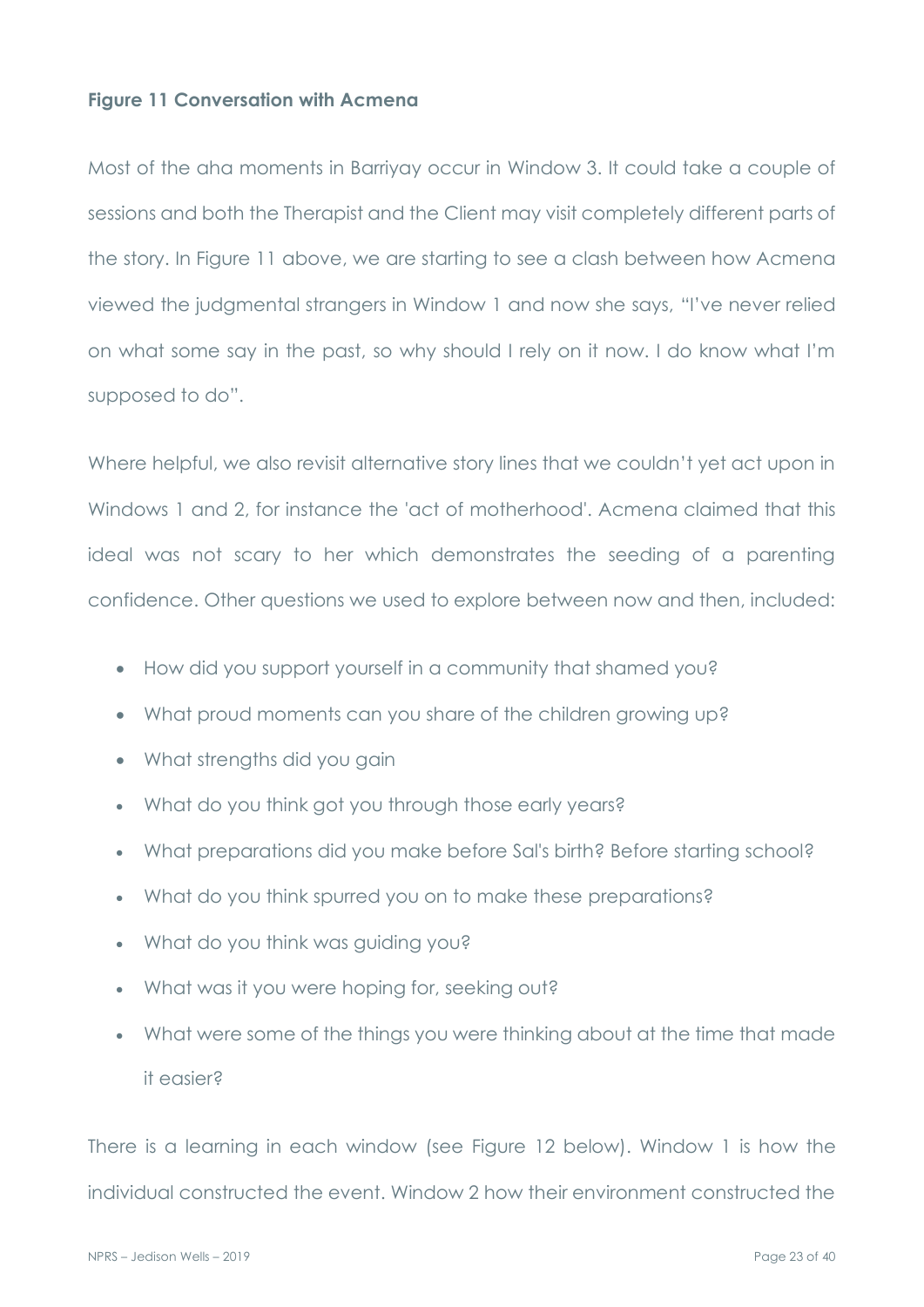event. Window 3 has us considering new things about the world, about reality, about deconstruction, about politics, about ourselves.

## Vantage Points

What happened?

As it was known

| What was said about what happened? |       |
|------------------------------------|-------|
|                                    | As it |
|                                    | was   |
|                                    | told  |
|                                    |       |

What has happened since what happened? As it is known

| How what happened will be told going forward! | As it      |
|-----------------------------------------------|------------|
|                                               | İS<br>told |
|                                               |            |

## **Figure 12 Barriyay Learnings**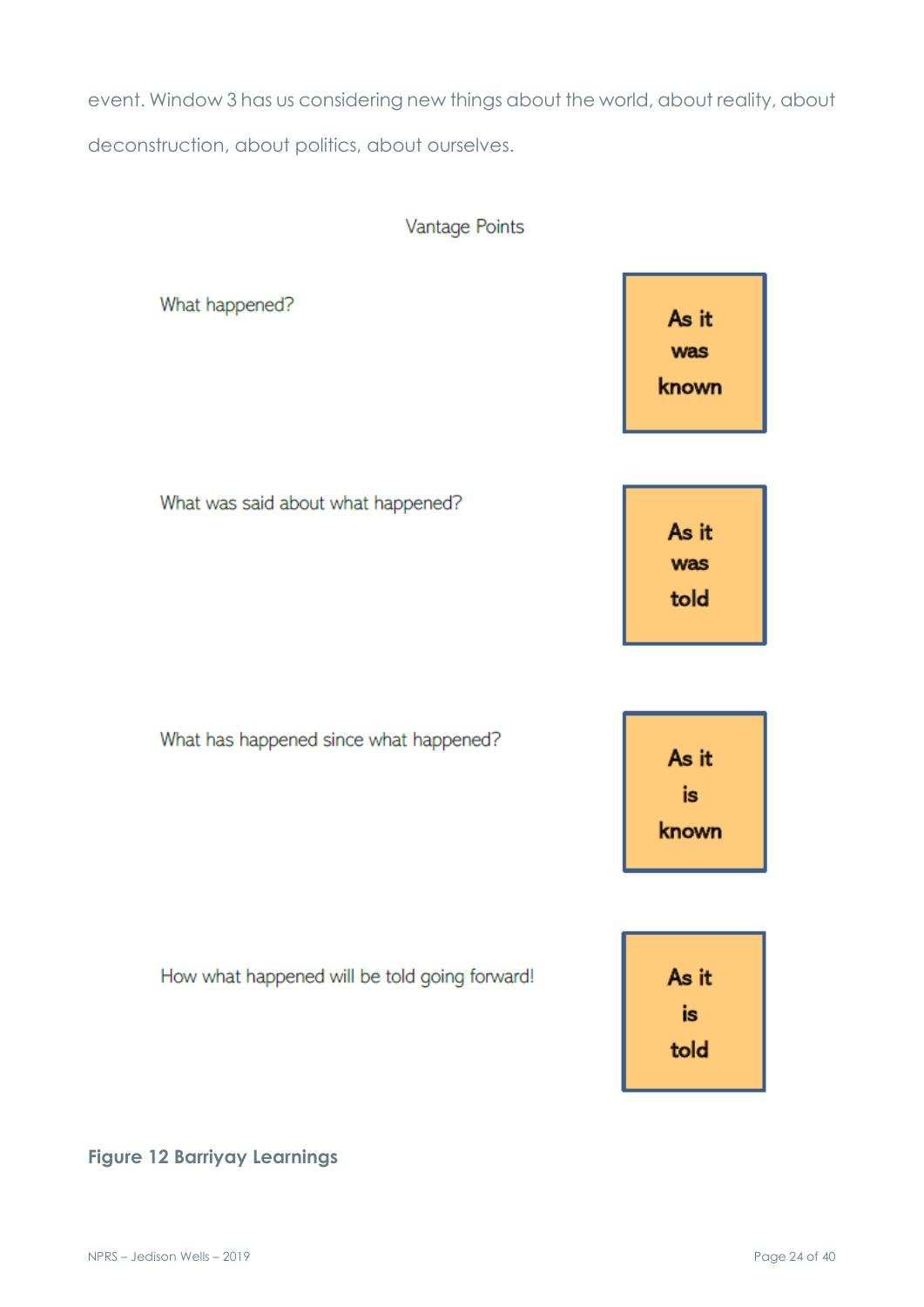In addition to learning more, we are also seeing how people come to their own conclusions. What is influencing those conclusions and how they are choosing to arrange the story, even if someone else is the main character. Barriyay is both a method of Narrative Practice, and a demonstration on how a story is constructed in the first place. That's why I start just with the event and then what people added and then what we have learned since then. We are progressively flattening the space to reveal all vantage points.

In the fourth window, AS IT WILL BE TOLD, we link events and meanings around the new story and determine how the story will be told from this moment forward. It's an intentional choice, an acceptance of a new possibility. Many of the unique outcomes noted throughout the first 3 windows are rekindled here to demonstrate available directions, for instance Acmena going back to high school was fighting against the stereotype and a very brave act for a teenage girl. Other possible questions could be:

- Has anything changed in your thinking today?
- What does this new information tell you about your ability?
- Who would be excited to hear this about you?

The fourth window may also have us revisiting the original reason for seeking the conversation. Acmena did not come to the practice with a problem of how she saw herself, she was seeking help with some challenges with her daughter. Barriyay didn't directly provide the support for those challenges but the exploration put us both in a better place to find that support, now that the dominant story has changed. Barriyay created more options now that Acmena had developed new meanings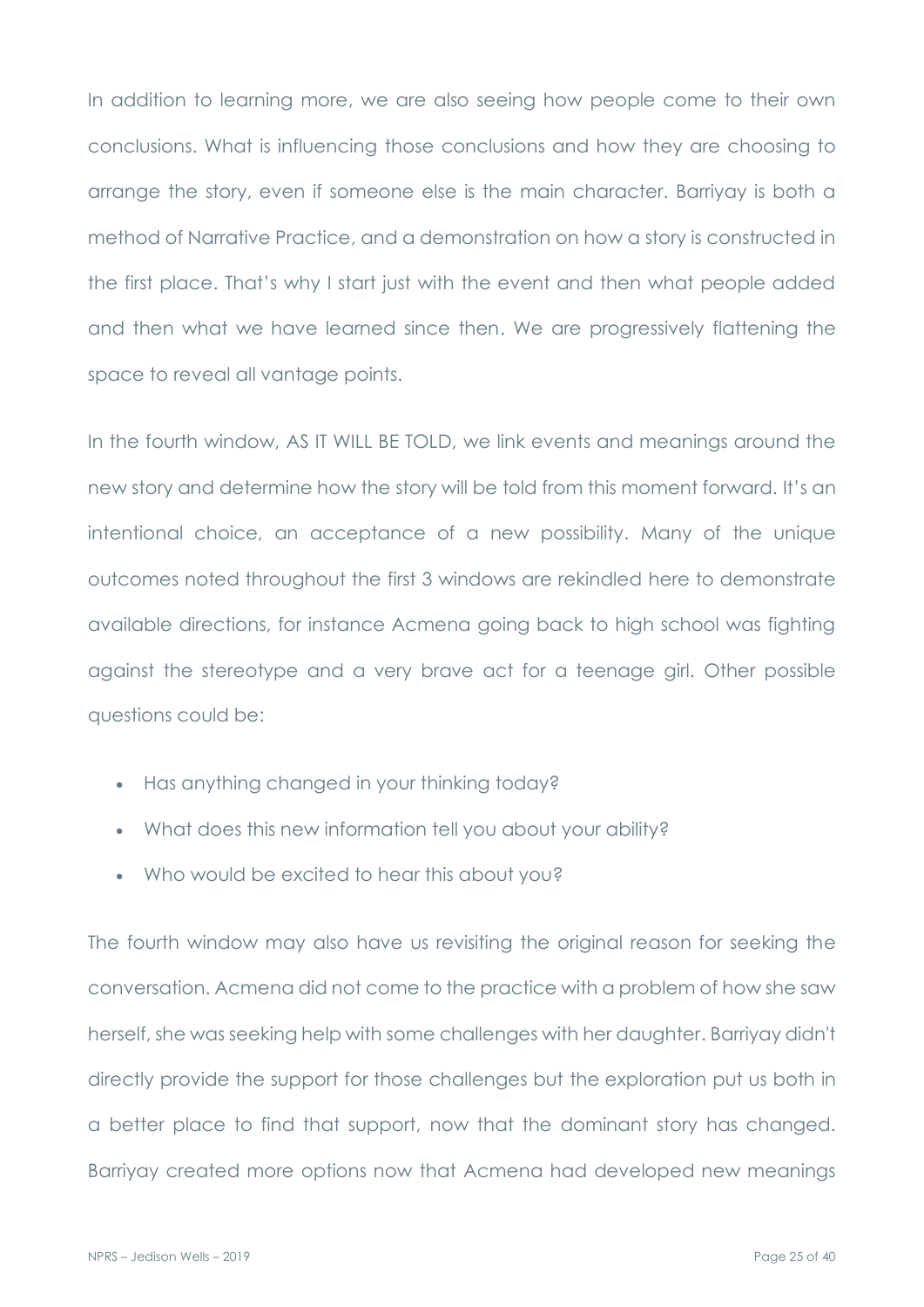from what has happened in her life. We started with a story we thought was a solid fact in Acmena's life. What we got, was something truly solid, Acmena's chosen story of strength and persistence. Going forward I could remind Acmena of these tremendous successes when she doubted herself.

# **Practices**

In the stories told here, there were examples of Re-authoring, Absent but Implicit and Externalising. Re-authoring assumes that there are always more storylines. We used questions such as How did she influence you? and What have you learned about what you can manage? to navigate to different views and help deepen the story to find those new storylines.

Absent but Implicit arose when I asked Acmena about getting treated quite badly at the Community Centre, when in fact she was demonstrating what a great Mum she was. I asked What do you think it says about you that you persisted? And she was quite surprised that I used the word 'persisted'.

Externalising is a Narrative method where the problem is viewed as separate from the individual and uses a variety of visual and exploratory tools (Knox, Lowe & Munro, 2008) to support the client in re-defining their relationship with the problem and possibly ridding themselves of this separate entity.

What I enjoy about externalising is that it demands that the Client be involved. e.g. they are viewing from a particular vantage point. They are validating that something deserves attention, something previously hidden or unclear or uncertain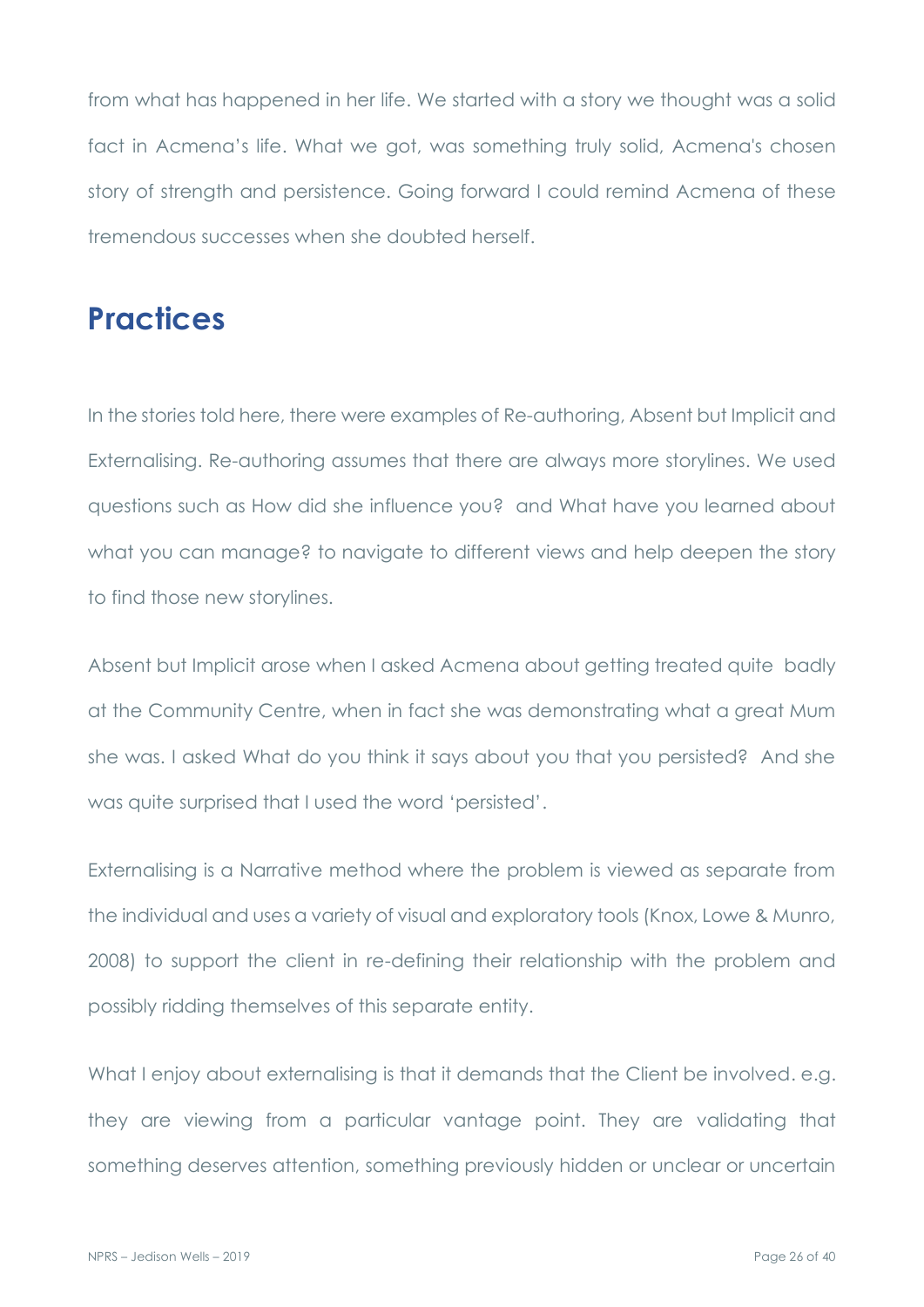and that a safe journey can take place as the Client explores that something in a place removed from themselves.

# **Limitations**

What I've found most challenging with the model is that unique outcomes pop up all over the place, like Acmena fighting against the stereotype and going back to highschool. A brave act for a teenage girl. When I hear them, I want to jump on them but have to remind myself that Barriyay is a process. In its current form, it works by going through four windows in a sequence.

With Acmena, I went back to collect the unique outcomes when we arrived at Window 4, more as a reminder of what we had achieved along the way. I'm sure that as I grow as a Professional, I will learn how to take note of the unique outcomes but continue to have the story just flow, until the unique outcomes are required.

# **Ethics**

As a Therapist, a Healer, a Yarner, a person being depended upon for help to make a difference in someone else's life, I am in a position of power. There are many that agree (Raskin, 2017, Green, 2015) that the fact that someone has come to a Professional for guidance, i.e. are recognised as knowing how to do something more than someone else, automatically puts the Professional in a position of influence and power. My mere existence is manipulating someone, somewhere, whether I am actively participating or not, e.g. the woman on a train, the ex-wife, the Indigenous woman working in construction, Punctata or Acmena's therapist. Foucault calls the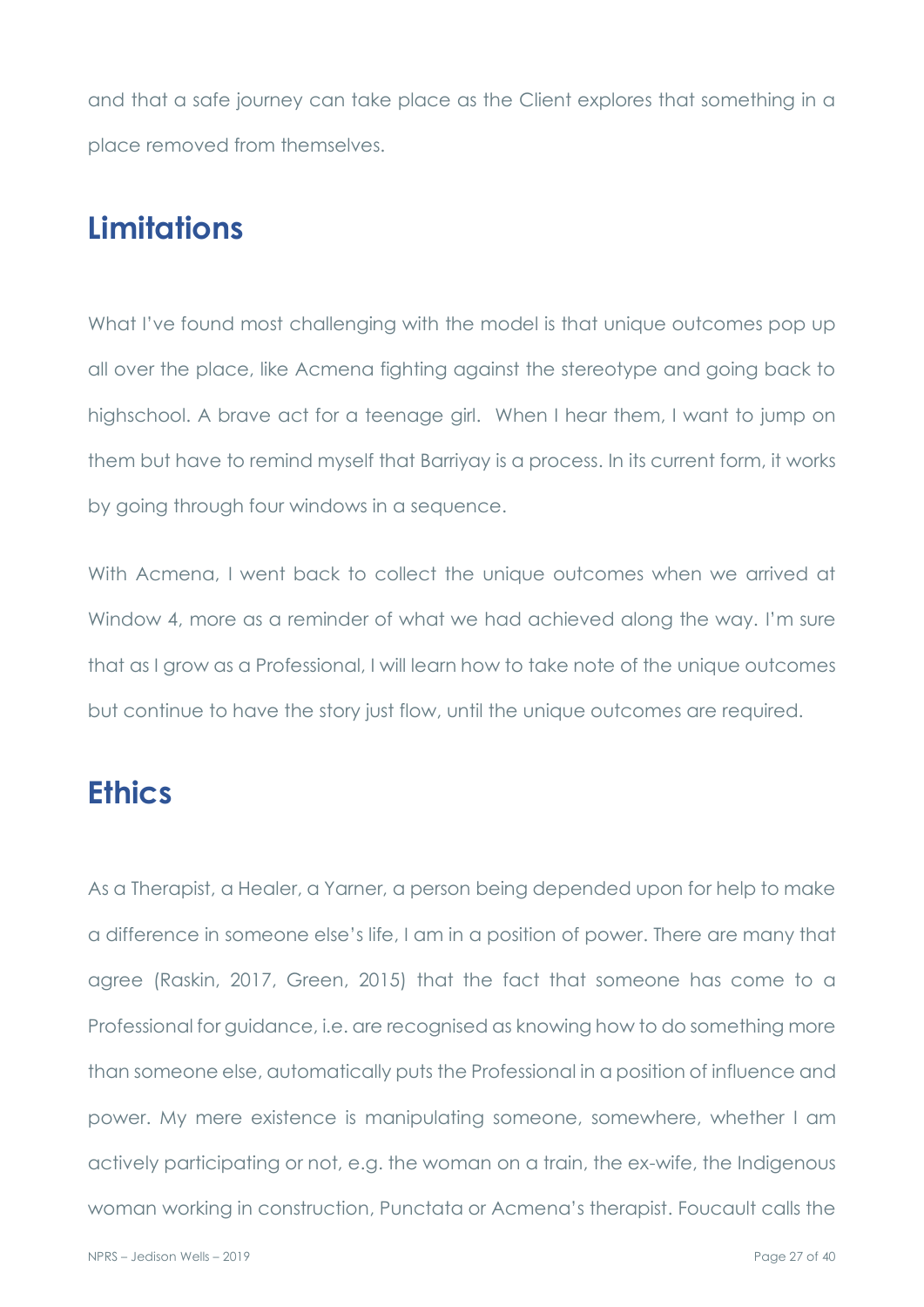power, a 'set of relations' (Bess, 1988) whereby a professional could shape a client's behaviour. This influence is both in the direction I choose to take or the tools I choose to use.

For example, I utilise Narrative Therapy tools in my practice such as Enabling Openings, Therapeutic Letters and Linking in the Past (Miller & Wrate, 2014), all of which are steering people towards different choices. For instance, in White's Remembering, I am attempting to highlight the more credible members of a person's identity over others (Russell and Carey, 2002), there are opportunities here for me to steer the conversation according to my wants, needs and beliefs. So what controls can I put in place to reduce this risk.

With Acmena, there were many commonalities and differences in identity that could influence the conversation. I had a very similar teenage pregnancy experience but even though I had no negative presumptions about teenage pregnancy, I was still fighting a dominant discourse. That is, that everybody in Acmena's life as mine, thought that single mothers were losers. I had to push myself past that by not asking were there people that influenced her positively but who they were. To use a language that assumed good and supporting people were around, we just had to find them.

Pitavia, on the other hand, was an Italian Indian and I had to ask a lot more questions to get an understanding of what was normal as far as Pitavia and the world around him was concerned. There was no nuclear family, a lot of Pitavia's influences came from Aunts, so I had to actively seek those opportunities. My positionality was challenged but as a collaborator in participatory research, it is not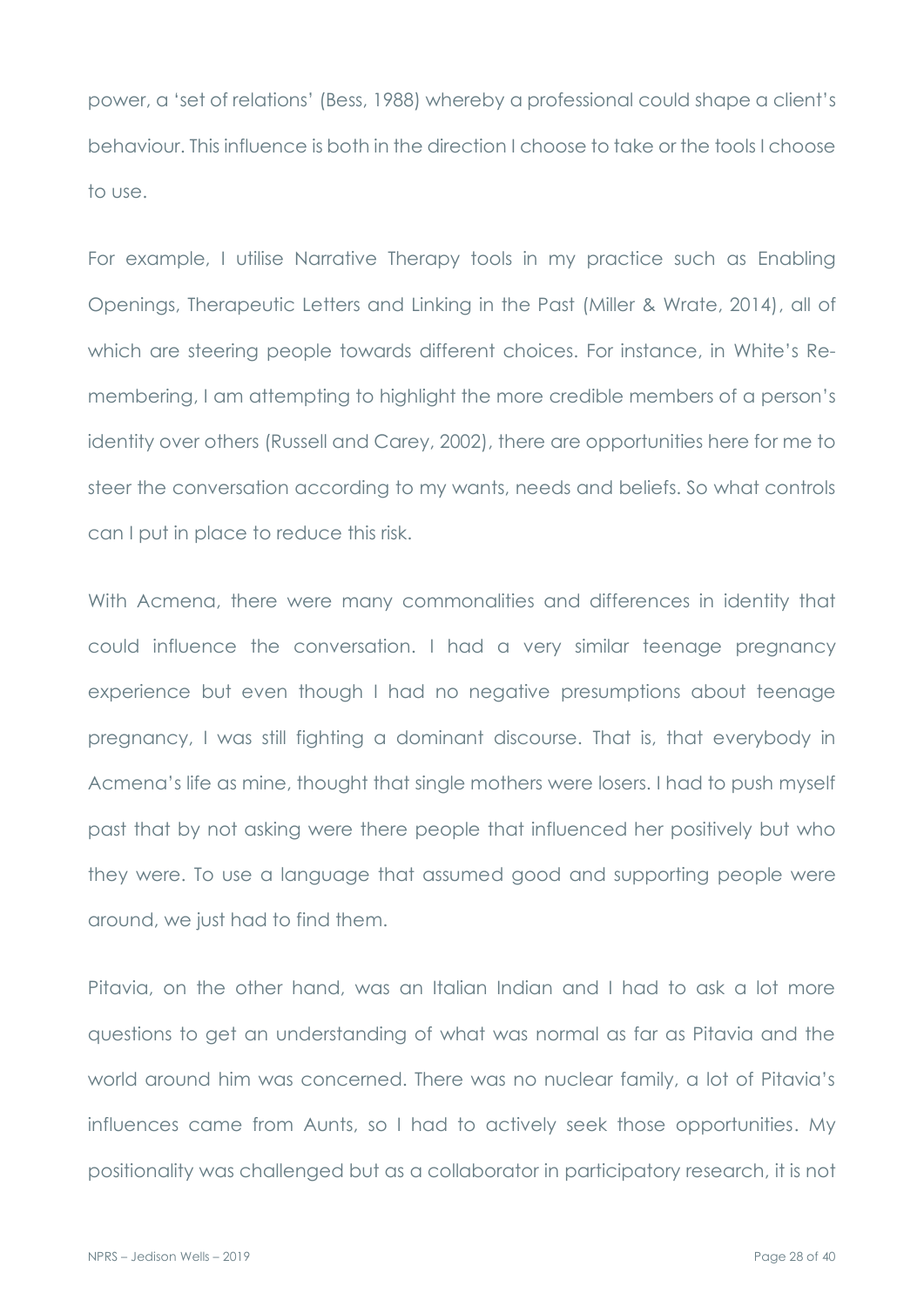my positionality that is important. Knowing if I'm limiting the experience is what is critical.

For another example, I take you to Catkin, a 31 year old male, separated from his wife of 11 years and their 4 children. His wife was 4 months pregnant at that time and the baby is now due in 6 weeks. His wife will not allow him back into the family home without paid employment. He recently faired very well in a job interview for a forklift driver, only to fail the drug test. He hadn't smoked Marijuana for 3 weeks but did not know it could the stay in the system for longer than that. He shared this information with his wife who did not believe he had abstained for that length of time. Also, his wife has a professional position and Catkin has been taking care of the children, while unemployed, as they cannot afford paid childcare. Catkin enjoys the role though his Wife and his Mother-In-Law believe he is being lazy in offering to stay at home and take care of the baby rather than putting the child into long day care, and him getting a job

While listening to Catkin [on the phone], I recognised my 'distinct social domain' (White, 1995) and all that comes with it. Though I do not share in his relative's ideal of him being lazy, I do sway towards Mothers raising children. With that I have to ask myself if I am in a position to clearly tune in to where Catkin's advantage is being denied? Is it possible that I can continually ensure that it is Catkin's needs being met and not mine, throughout the therapeutic process.

Gillian Proctor (2017) in relation to power in the therapeutic relationship, talks of a two part action: \*knowing our triggers and knowing when to do something different\*. I see this as the influence of our personal boundaries.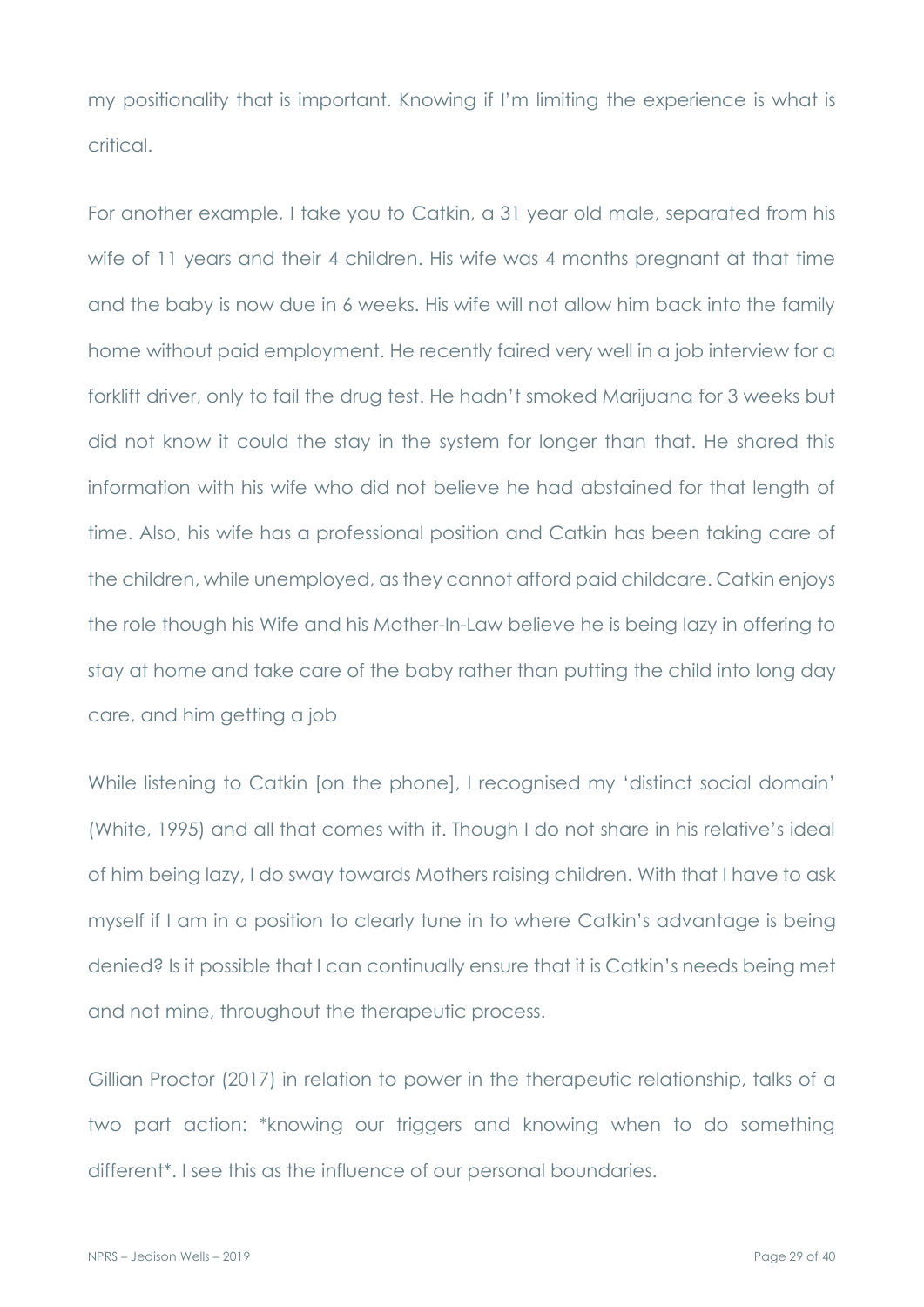Before Catkin's face-to-face visit, I do a few of the exercises from Raheim et al (2004) and go so far as amending the target of one set of questions (see figure 13 below) to fully engage in honest answers. I wanted to prepare myself for slipping into privileged practices, full of centuries of Motherhood ideals from both my Yuwaalaraay and Alba ancestries when next talking with Catkin.

- · Please name one of your anticomputation contents are related to a setting (whether this is someone of your parent's generation, or grandparent's or great-grandparent's generation, etc).
- . Please think of the sorts of values that they brought to this land and name these.
- As.a. Mother; in this land, what were their hopes?
- . Which of the values that you have identified are you proud of, and would you want to continue for yourself and pass on to your children? Why?
- . Which of these values do you not wish to continue? Why?
- monda of this loads
- . What do we need to do now to ensure that their values'rs' do not continue to subjugate the values of the Fathers caring for their children?
- . What do we need to do to ensure that our work and workplaces respect the values of the different @arent groups who seek consultation? (These different Parent groups include heterosexual, homosexual, single etc
- . What processes might we need to put in place to ensure that we do not privilege one cultural way of being, and one cultural way of healing, over others?

#### **Figure 13 Rhaheim et Al Questions**

I also reviewed research on the construction of fatherhood within nuclear family units (Enderstein & Boonzaier, 2013), (Farstad & Stefansen, 2014). I don't particularly support this ideal, but what I support is not important, it's what Catkin is influenced by that is important.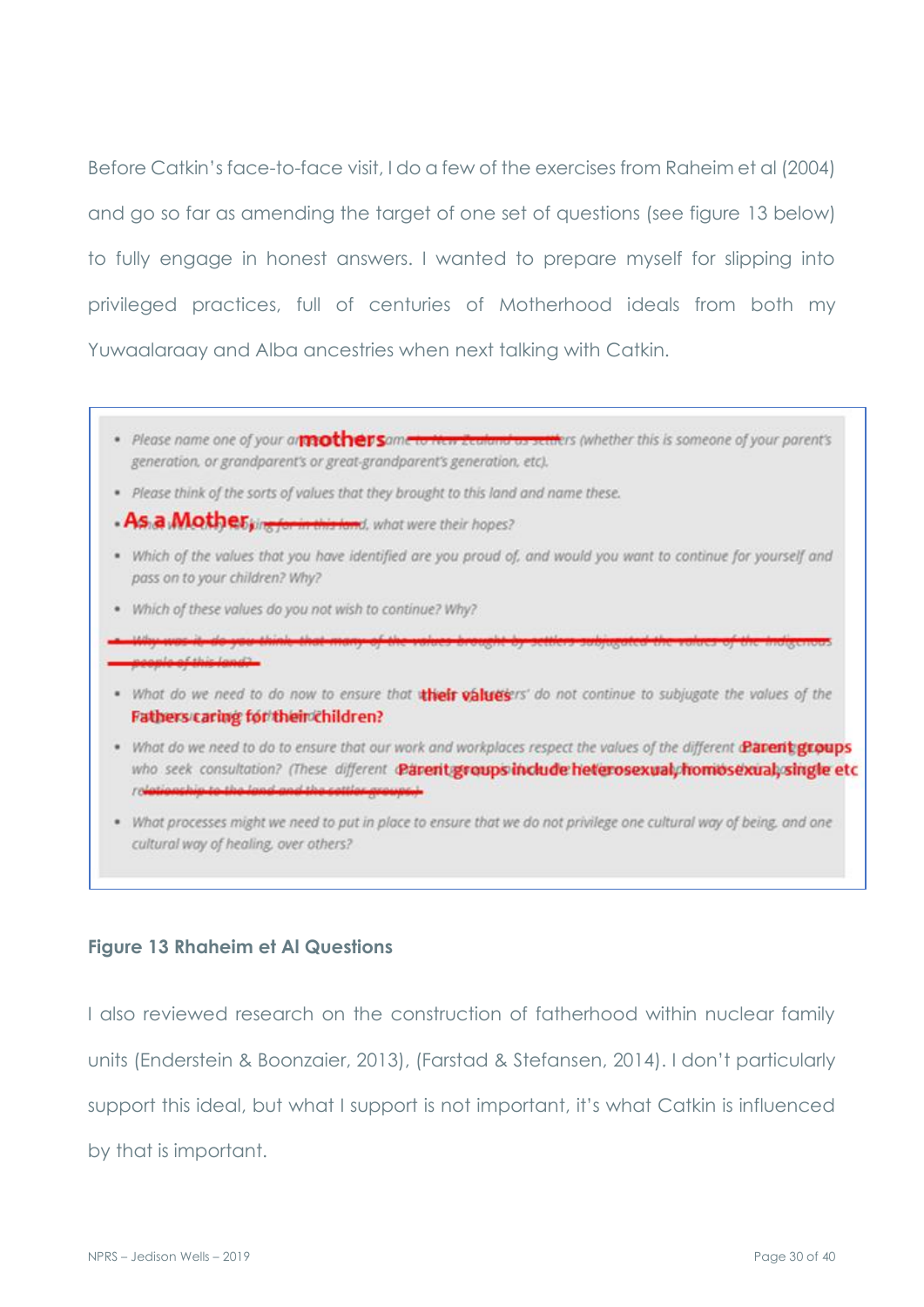ME: Would you tell me about some father friendly experiences that you've had when you've been out with the kids?

CATKIN: What do you mean Father Friendly?

ME: Oh, I don't know, times when no-one battered an eyelid that it was Tuesday lunchtime and you were pushing Jax in a trolley buying mince.

CATKIN: It's hard to think of them because I think the negative ones just hit you so hard. You know, I used to take the kids to MacDonald's on a Sunday Morning to give my wife some sleep in . I stopped it though, because it was where the 'changeover ' happened for a lot of blended families. I didn't want to be seen that way. My marriage wasn't on the rocks and that made me feel good.

ME: Would you expand on that?

 $CATKIN:$  This whole  $Head$  of the  $H$ ousehold thing,  $I$  don't know, it's like if you're a good husband then you're respected by your family. You're not some loser who can't even keep a wife.

Actually, I did think of something and it was when Jax was in the trolley. When I was paying, the male checkout chick said, "Sweet, you on holidays Bro", I didn't think much of it at the time.

### **Figure 14 Conversation with Catkin**

In the continuing conversation (see figure 14 above), there were many directions that could be followed. That 'Head of the Household' was a big one but I felt that would take us back into the loop of his idea of being a failed father, i.e. the assumption that his Wife and Mother-in-Law were making. I wanted to demonstrate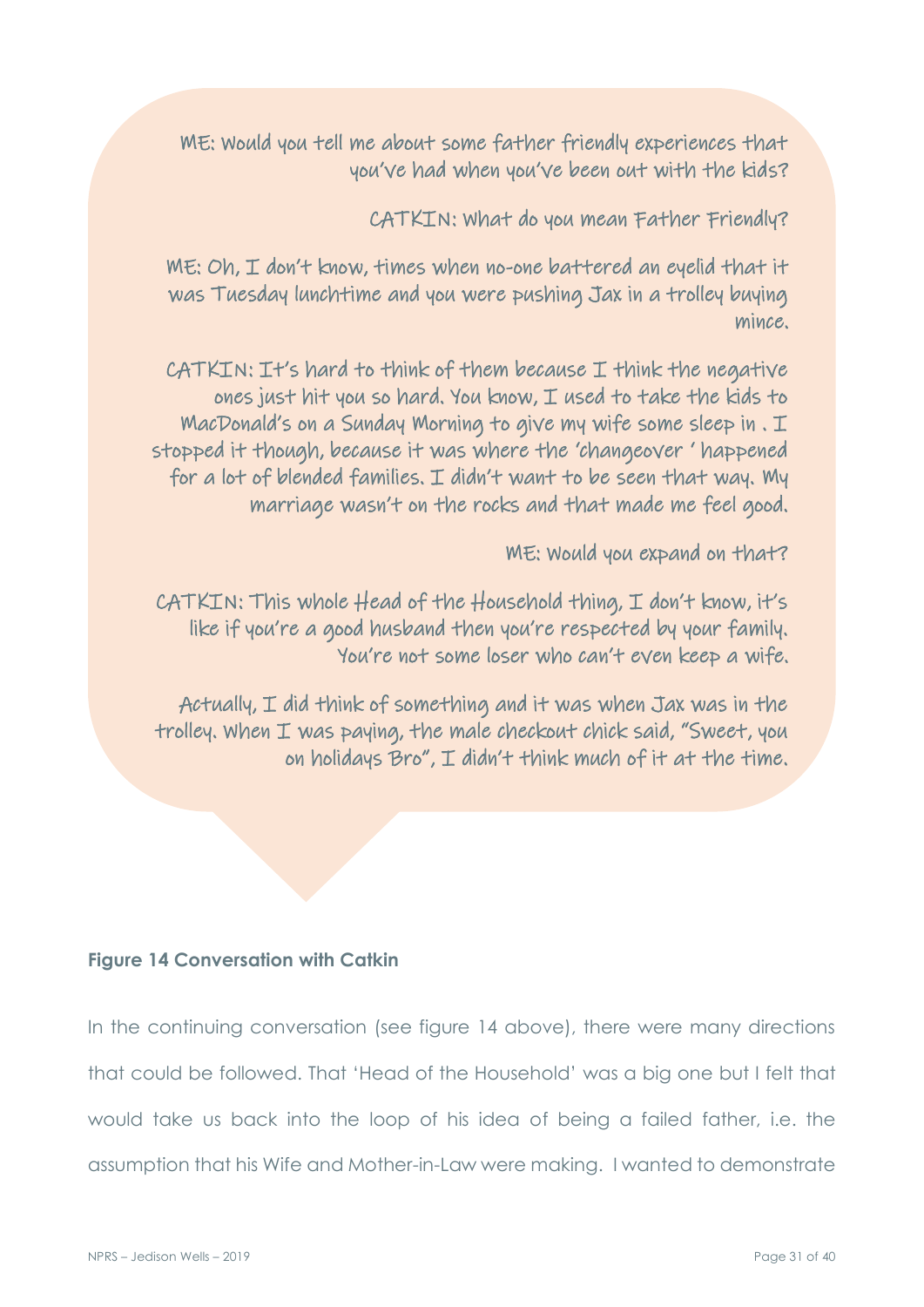that the dominant stories of fatherhood weren't necessarily the best measures. So I moved toward the general restrictions in play when patriarchy is not only present but is the dominant power dynamic. The 'changeover' at MacDonald's; the complexity in being both respected by your family and being separated from your wife.

## ME: Does your experience in dropping the kids off at school, or volunteering for a school excursion differ from female parents?

CATKIN: I'm not allowed to take a girl to the toilet which is going to be weird because our next kid is a girl. Sometimes I'm patted on the back for babysitting to help out the wife by guys who wouldn't know their kid's middle name. What they think is meaningless to me, so  $I$  don't bother saying anything.

ME: Are there people close to you that would think that way?

CATKIN: Yeah, Tina the Mother-In-Law. You know she's not this dragon image of the normal Mother-In-Law, we use to get on quite well. But she is just so uncomfortable with my wanting to stay home. I don't think she genuinely understands that  $I$  like doing it.  $I$  don't think she sees me as incapable, she just really does not understand how or why a Man would want to stay home with their kids. Because she doesn't get that, all she has to fall back on is me being lazy.

#### **Figure 15 Conversation with Catkin**

It becomes clear (see figure 15 above) that there he has more disdain in his wife's mothers quandary as to why he would not want to "perform the roles allotted to him" (Ozkan, 2014) rather than those of other Men.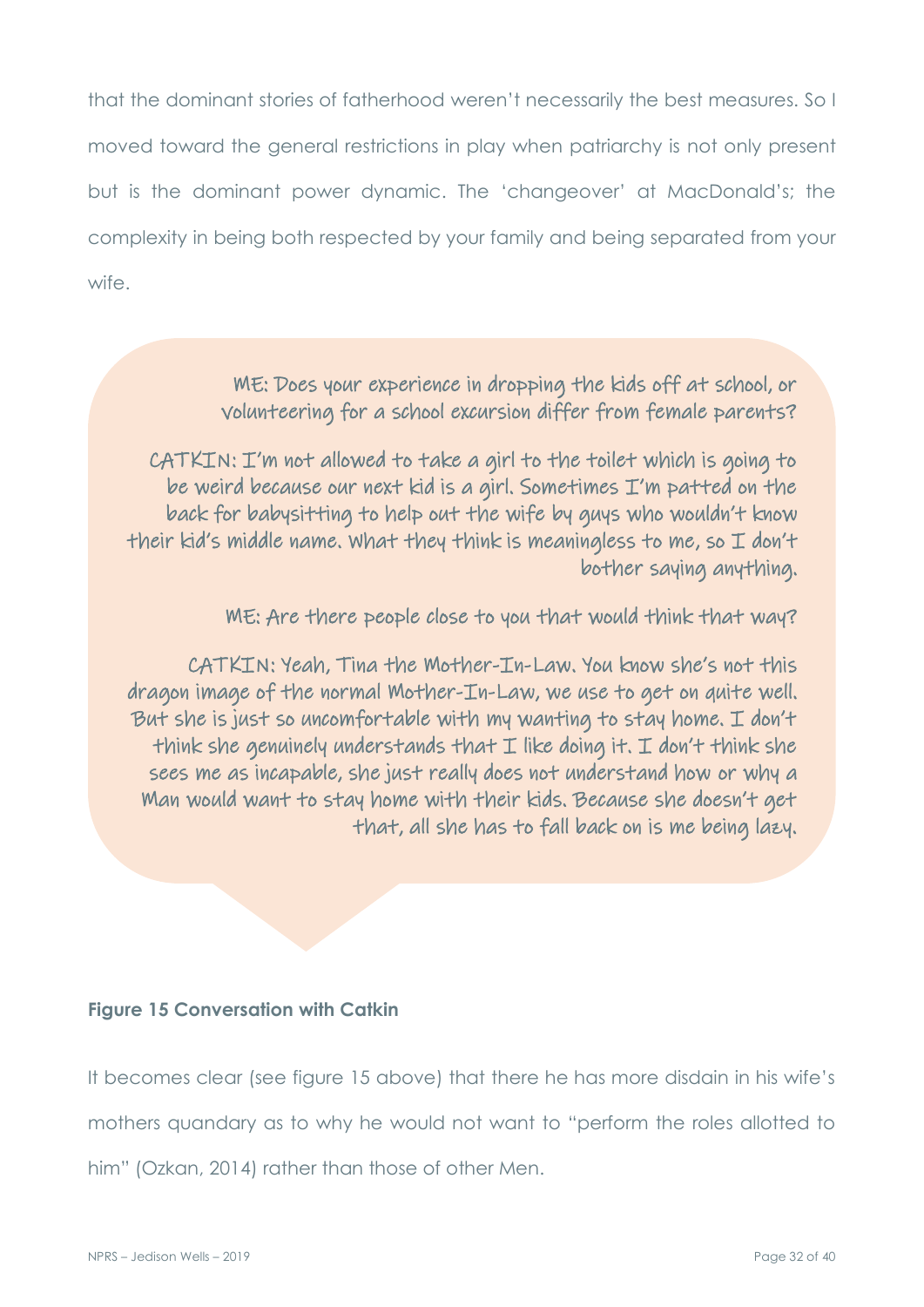On the other side of that, as a woman, It was not until I met Catkin, that I noticed how in policy, e.g. Maternity Leave, Community, e.g. Mother's Playgroup and other places that the dominant Carer narrative was towards the female parent. Catkin seemed to have very little construction in this identity both inside and outside the home.

Catkin found it quite easy to highlight his individual caring practices (Farstad & Stefansen, 2014) so I didn't feel we had to visit how he had endured the problem in the past. In fact, I think initially, I got the problem wrong. It was not him wanting to stay at home or preferring that to paid work, it was how to get his wife, and influential Mother-in-Law on board with the idea of him being a Stay at Home Dad.

# **Applications**

Barriyay is first and foremost, a deconstruction tool to help unravel sources of influence on life events. I have developed the model as a hands on tool for Clients in my offline and online workshops. Figures 13 to 15 on the following pages, includes three templates that have been successfully utilised in the workshops. These handouts are helpful when you are attempting to demonstrate the many facets that contribute to a story, and the last two can be cut out and fastened as a solid shape. If you use any of these tools, or adaptations of them, I welcome your feedback.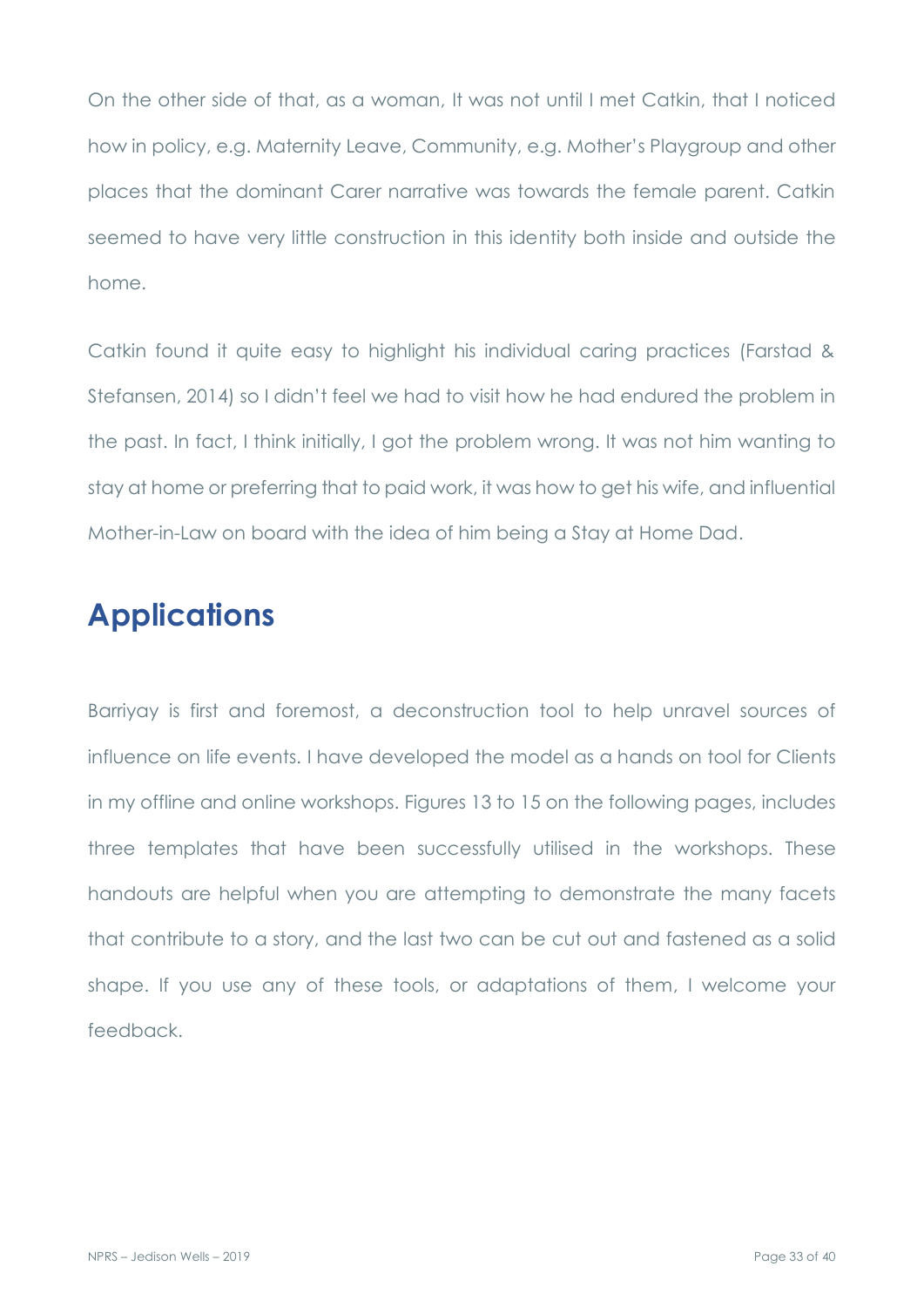| As it was Known             | As it was Told    |
|-----------------------------|-------------------|
|                             |                   |
|                             |                   |
|                             |                   |
|                             |                   |
|                             |                   |
|                             |                   |
| <b>DOMINANT STORY:</b><br>۰ | · DOMINANT STORY: |
|                             |                   |
|                             |                   |

| As it is Known              | As it is Told     |
|-----------------------------|-------------------|
|                             |                   |
|                             |                   |
| ٠                           |                   |
|                             |                   |
| <b>DOMINANT STORY:</b><br>۰ | · DOMINANT STORY: |
|                             |                   |

## **Figure 13 Traditional Outline of Barriyay**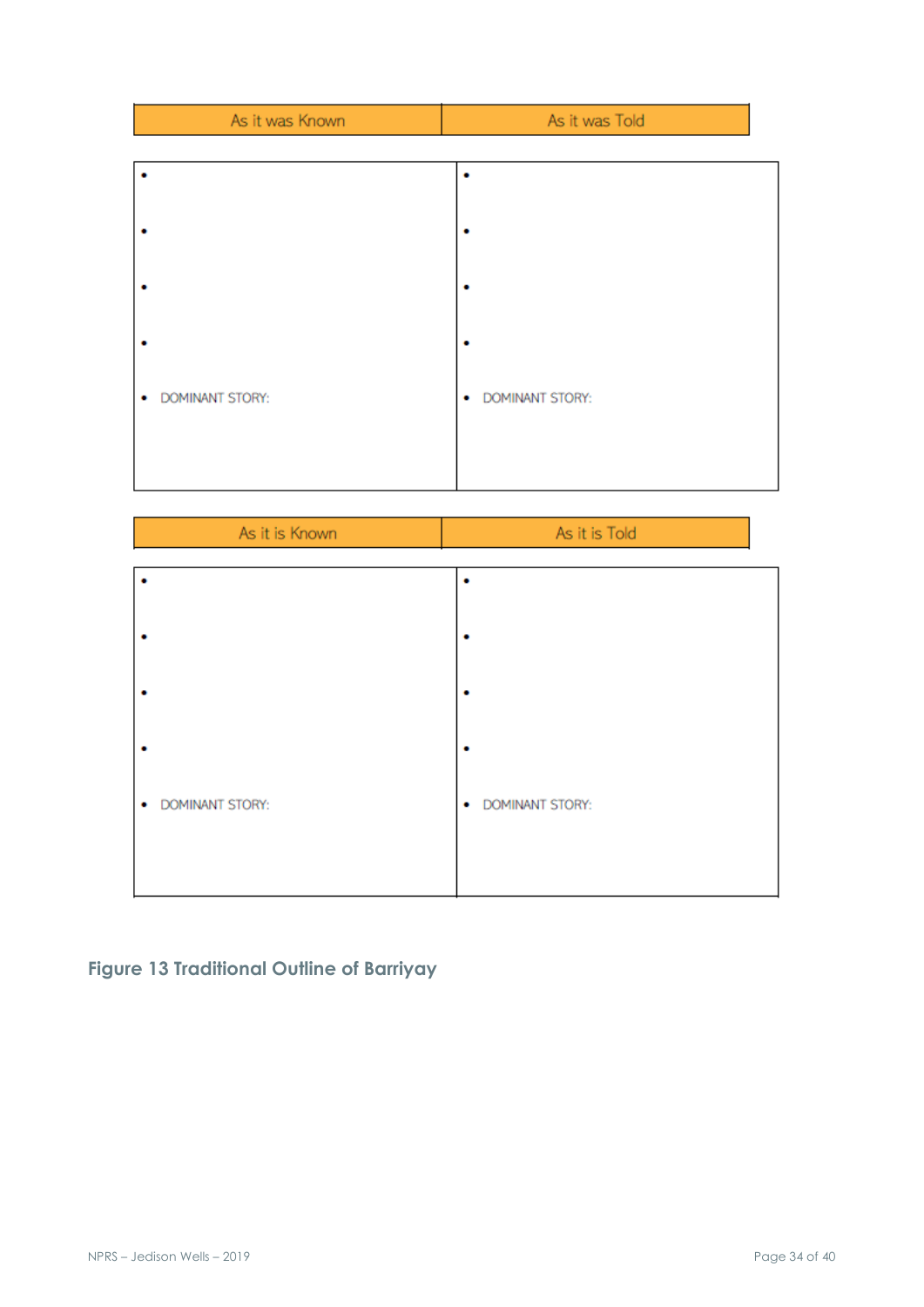

**Figure 14 Barriyay Windows Shape Worksheet**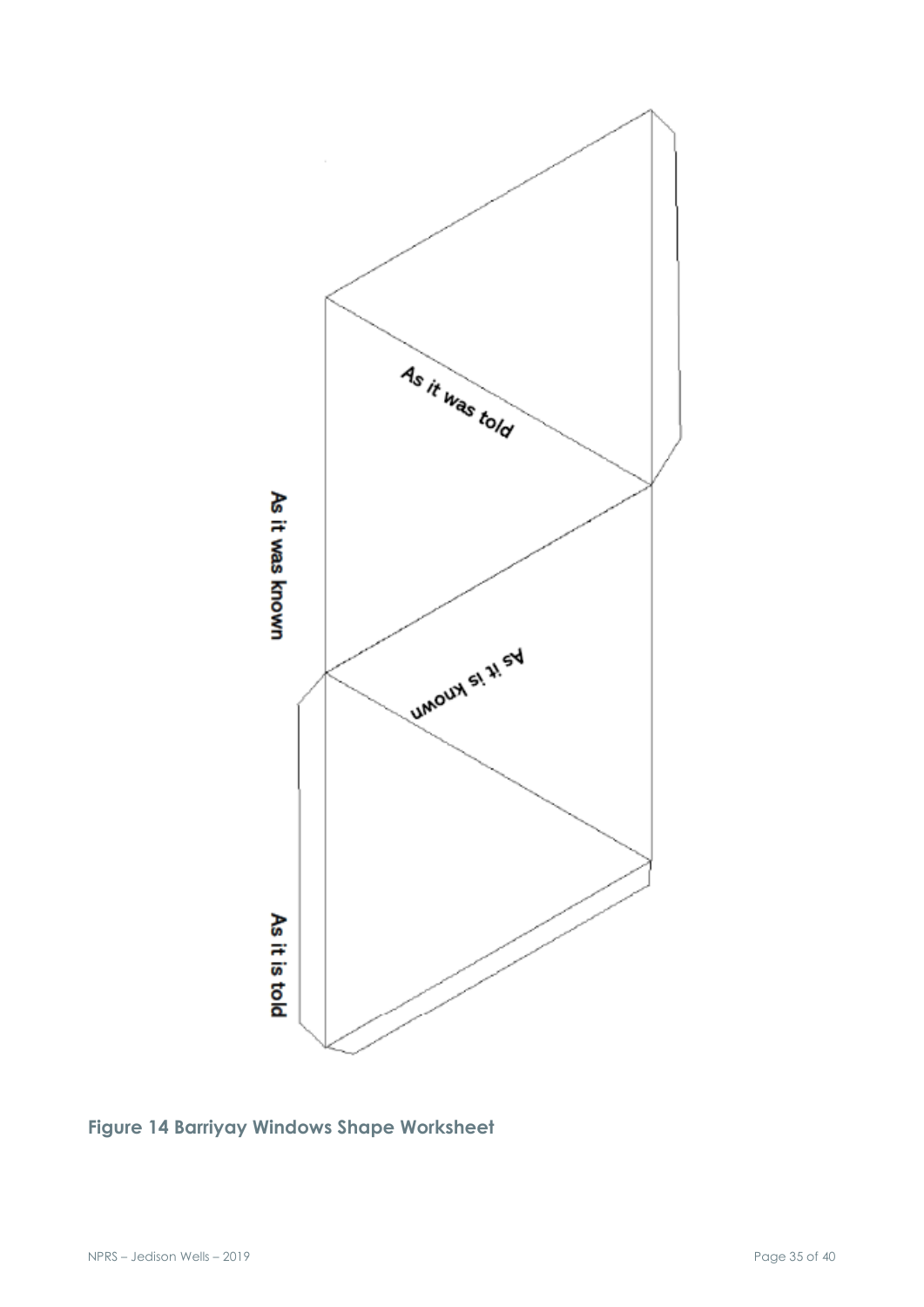

**Figure 15 Barriyay Tetrahedron Shape Worksheet**

I've also returned to applying the concept to historical research data carried out on Indigenous Australians to locate alternative themes present at time of collection. I'm looking to expand this idea into a PHD and welcome any and all feedback on the idea and the process.

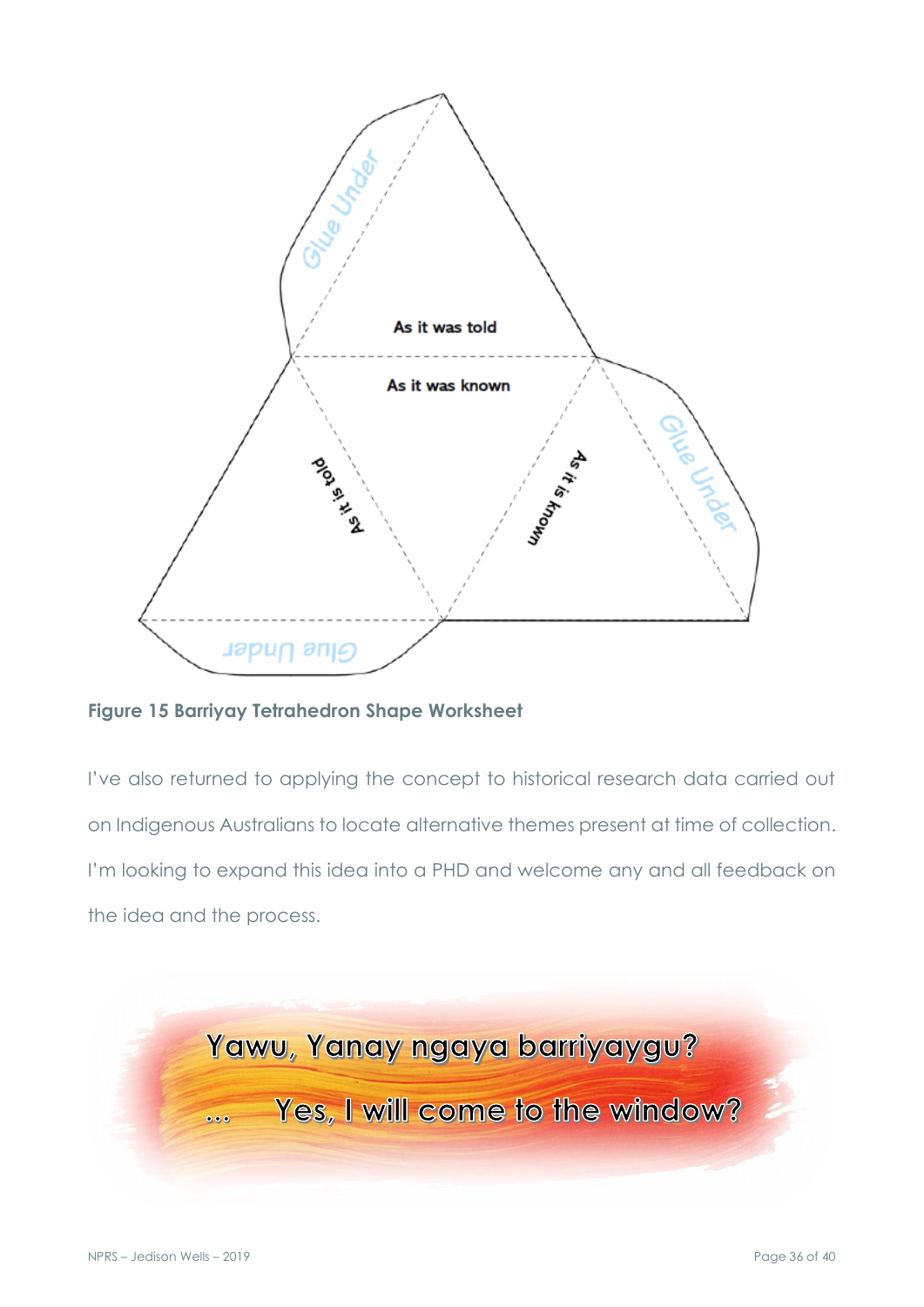# **References**

Thank you to Acmena, Pitavia and Catkin for sharing parts of their story

Agbenyega, J. (2012). The power of labelling discourse in the construction of disability in Ghana. Monash University.

American Psychiatric Association. (2013). Diagnostic and statistical manual of mental disorders (5th ed.). Arlington, VA: Author.

Bess, M. (1988). Power, Moral Values and the Intellectual: An interview with Michel Foucault. History of the Present, 4, 1-20.

Chilisa, B. (2012). Culturally responsive Indigenous research methodologies. In Indigenous research methodologies (Chapter 6). Thousand Oaks, California : SAGE Publication.

Coles, R. (1997) Doing Documentary Work. Oxford University Press, New York.

Enderstein, Athena & Boonzaier, Floretta. (2013). Narratives of young South African fathers: redefining masculinity through fatherhood. Journal of Gender Studies. 24, pp. 10-15).

Epston, D. (2016). Re-imagining Narrative Therapy: A History for the Future. Journal of Systemic Therapies. 35. 79-87

Farstad, G. R. & Stefansen, K. (2014). Involved fatherhood in the Nordic context. Dominant Narratives, Divergent Approaches. International Journal for Masculinity Studies. 10:1, pp 55-70. Retrieved from: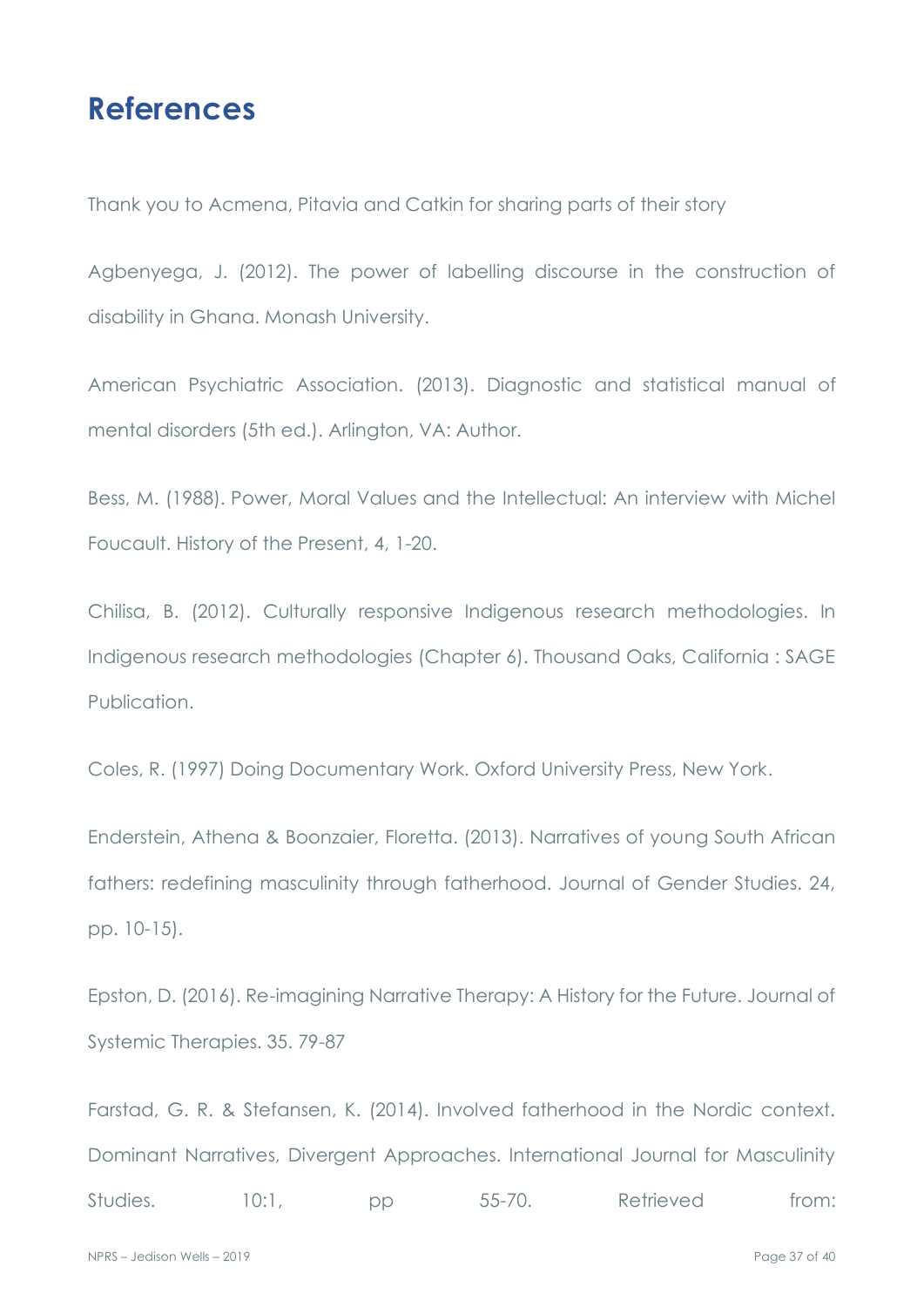https://www.tandfonline.com/doi/abs/10.1080/18902138.2015.1013348?scroll=top& needAccess=true&journalCode=rnor20

Green, A. (2015) The complexities of the 'power differential' present in the therapeutic process.

Hartley, J. & John Benington (2000) Co-research: A new methodology for new times, European Journal of Work and Organizational Psychology, 9:4, 463-47

Knox, M. ,Munro L. and Lowe R. (2008) Exploring the Potential of Constructionist Therapy: Deaf Clients, Hearing Therapists and a Reflecting Team Queensland University of Technology 8 Journal of Deaf Studies and Deaf Education 13:3

Langloh Parker, K. (1905) The Euahlayi Tribe: A study of Aboriginal Life in Australia. London: Archibald Constable and Company, Ltd.

Mahoney, M. J., & Granvold, D. K. (2005). Constructivism and psychotherapy. World psychiatry : official journal of the World Psychiatric Association (WPA), 4(2), 74–77.

McLeod, J. (2013). An Introduction To Counselling. Maidenhead: McGraw-Hill Education.

Martin, N.H. and Sims, J. H. (1956) Thinking Ahead: Power Tactics in Harvard Business Review. Retrieved from:<https://hbr.org/1956/11/thinking-ahead-power-tactics>

Miller, L. and Wrate, R. M. (2014). Integrated Family Therapy: A Para modern Position (2nd ed). London, England: Integrated Family Therapy. Retrieved from: https://www.integratedfamilytherapy.co.uk/narrative-therapy-examples-ofquestions/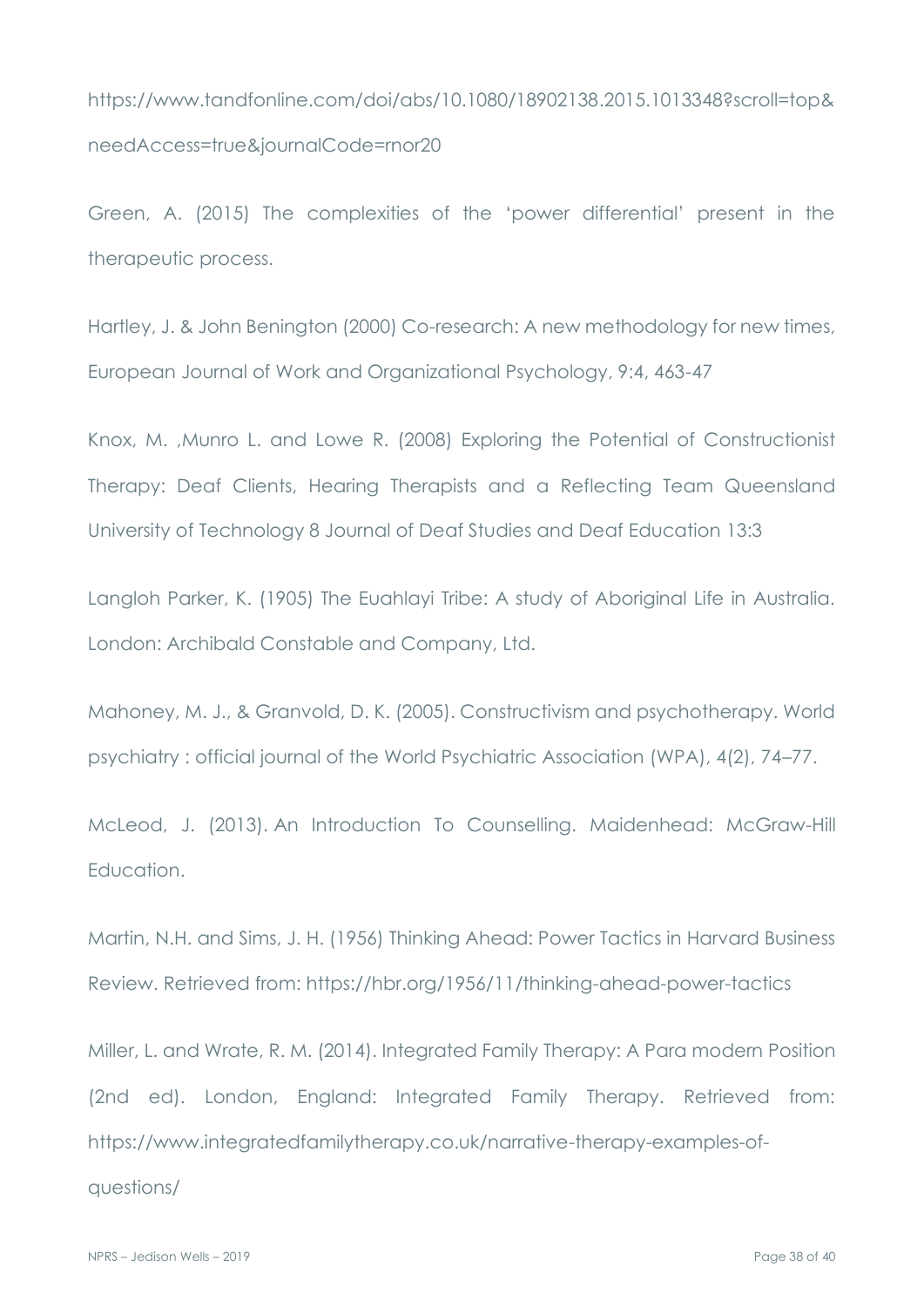Neuger, C.C. (2015). Narrative Therapy and Supervision in Reflective Practice: Formation and Supervision in the Ministry.

Ozkan, H. (2014). Does Patriarchy Only Oppress Female: the Role of Masculinity and Fatherhood in Our Social Realm. University of Pennsylvania. Masculinities Journal published by ICSM Initiative or Critical Studies on Masculinities 2nd issue

Raheim, S., White, C., Denborough, D., Waldegrave, C., Tamasese, K., Tuhaka, F., Franklin, A., Fox, H. and Carey, M. (2004). An invitation to narrative practitioners to address privilege and dominance. Retrieved from: https://dulwichcentre.com.au/a-continuing-invitation-to-narrative-practitioners-toaddress-privilege-and-dominance/

Raskin, J. (2017, September 25). Can Therapists Really Share Power With Their Clients? Retrieved from: [https://www.psychologytoday.com/us/blog/making](https://www.psychologytoday.com/us/blog/making-meaning/201709/can-therapists-really-share-power-clients)[meaning/201709/can-therapists-really-share-power-clients](https://www.psychologytoday.com/us/blog/making-meaning/201709/can-therapists-really-share-power-clients)

Rivers, D. (2015). Open Ended Questions and More in The Seven Challenges Workbook. Retrieved from: [https://newconversations.net/communication-skills](https://newconversations.net/communication-skills-workbook/asking-questions-more-open-endedly-and-creatively/)[workbook/asking-questions-more-open-endedly-and-creatively/](https://newconversations.net/communication-skills-workbook/asking-questions-more-open-endedly-and-creatively/)

Roscoe, K.D. (2009) Critical social work practice a narrative approach. Gyndwr University.

Russell, S. & Carey, M. (2004). Re-authoring - Commonly asked questions about reauthoring conversations. In Narrative Therapy: Responding to Your Questions (Chapter 2, pp. 19-43). Adelaide, Australia: Dulwich Centre Publications.